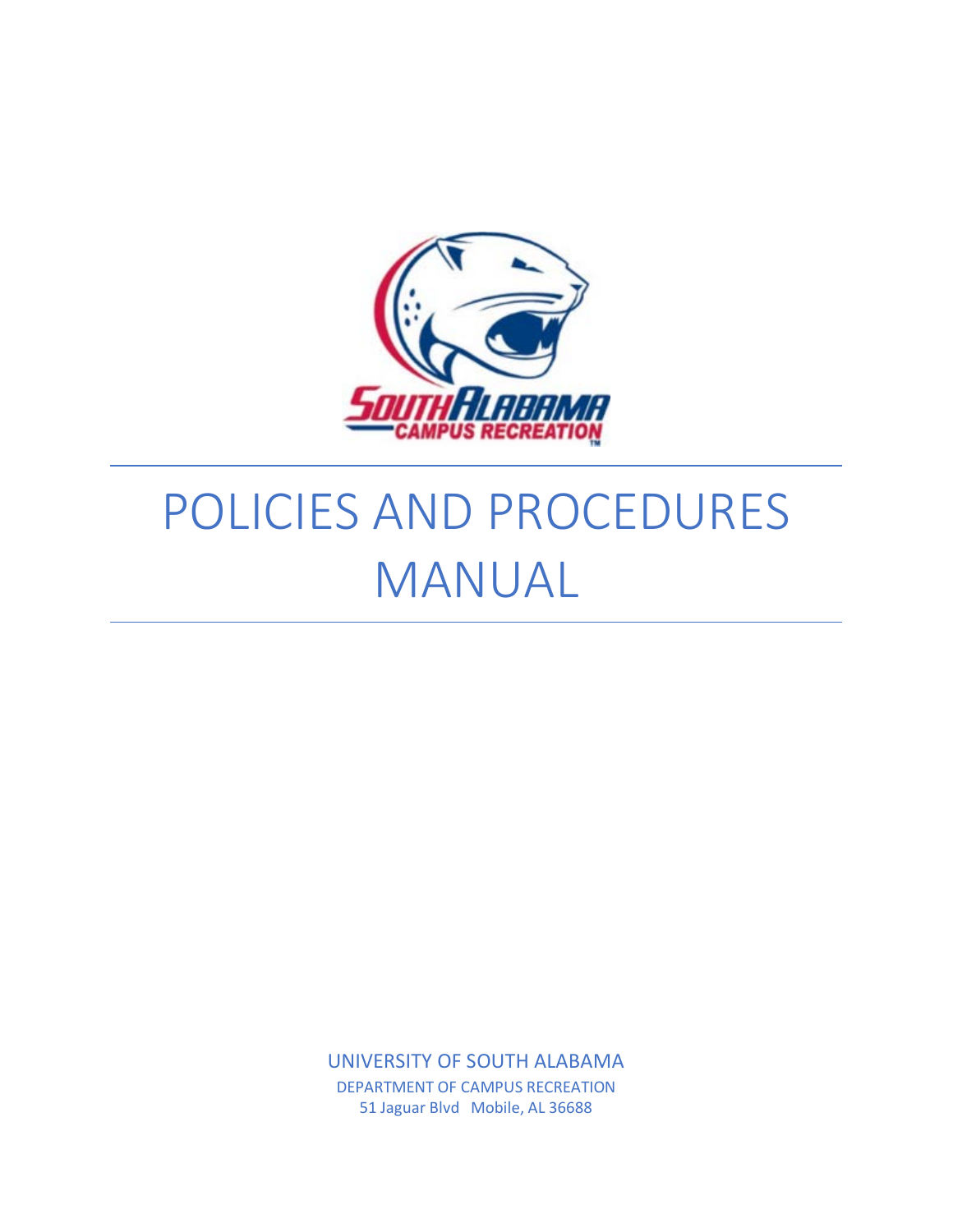## Contents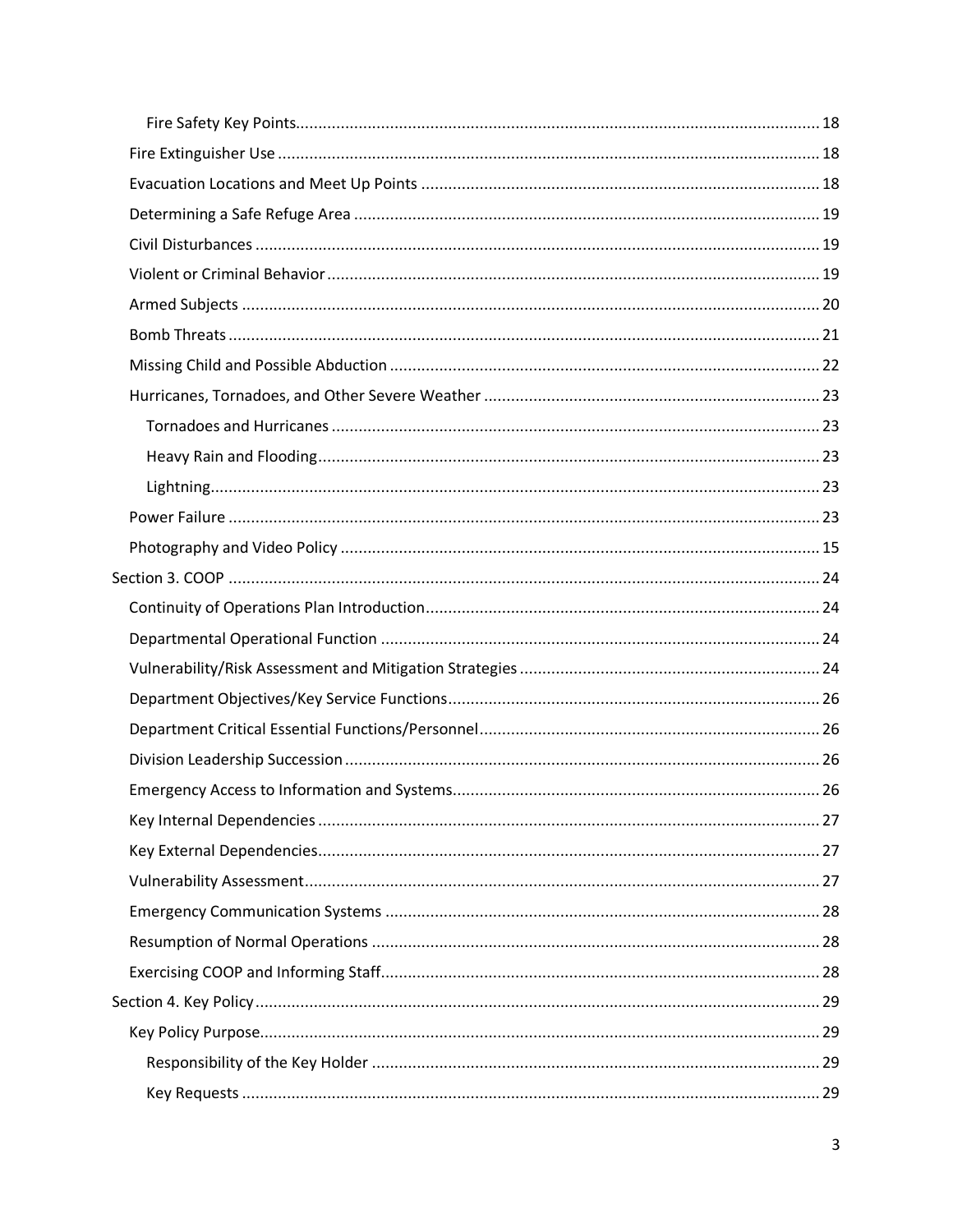| Custodial closets, mechanical, electrical, and Information Technology Services (ITS) |  |
|--------------------------------------------------------------------------------------|--|
|                                                                                      |  |
|                                                                                      |  |
|                                                                                      |  |
|                                                                                      |  |
|                                                                                      |  |
|                                                                                      |  |
|                                                                                      |  |
|                                                                                      |  |
|                                                                                      |  |
|                                                                                      |  |
|                                                                                      |  |
|                                                                                      |  |
|                                                                                      |  |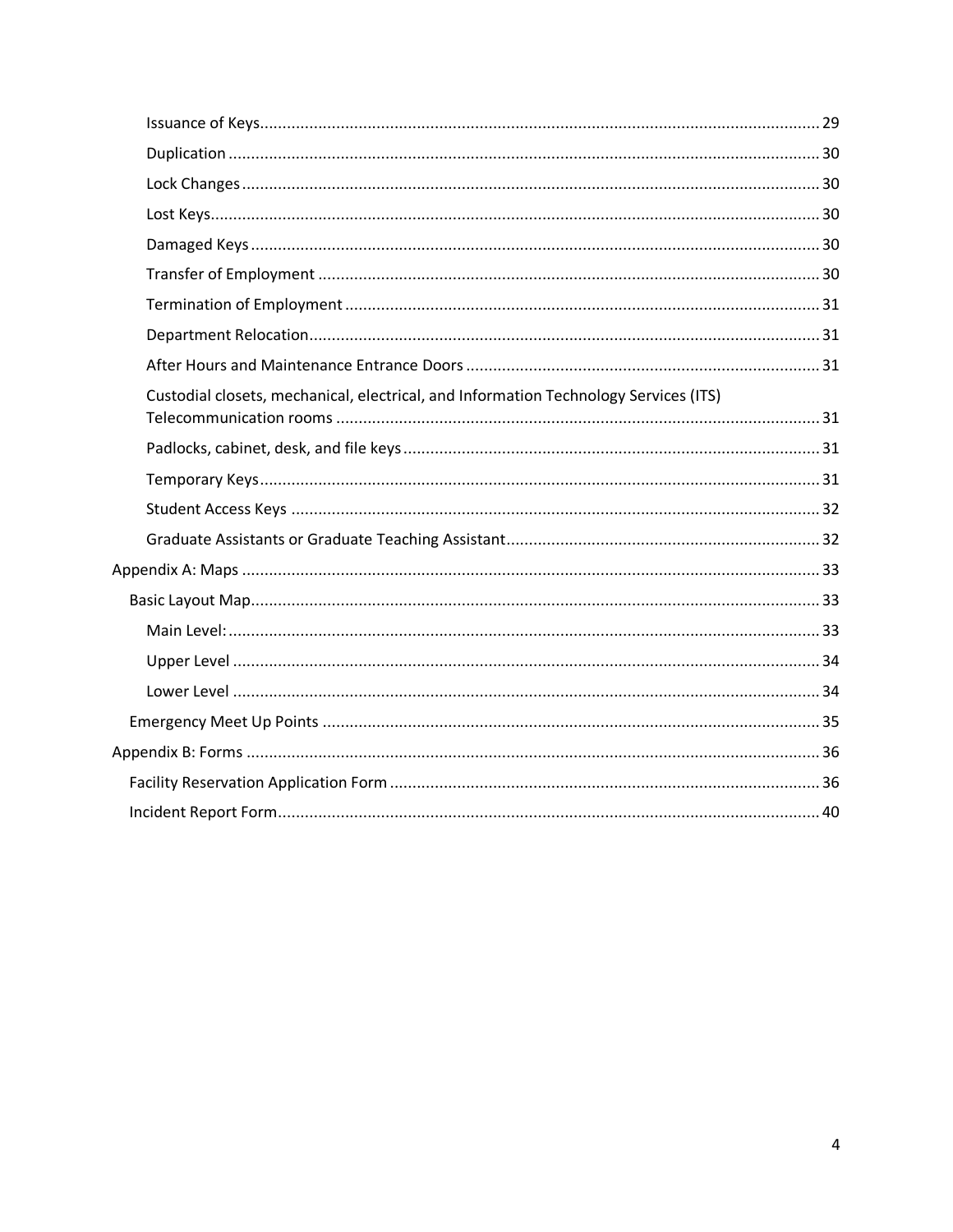## <span id="page-5-0"></span>Section 1. Department of Campus Recreation

## <span id="page-5-1"></span>Department Information

## <span id="page-5-2"></span>Mission of Campus Recreation

The Department of Campus Recreation strives to promote an environment for creating lifetime patterns of healthful living, involvement, diversity, and inclusivity to the USA student body and community.

## <span id="page-5-3"></span>Vision of Campus Recreation

The department will maintain current facilities and programs that accommodate the needs of the USA community.

## <span id="page-5-4"></span>Values

Integrity: Demonstrating a commitment to honesty, transparency and consistency by modeling and teaching ethical behavior through campus recreation programs and services.

Community: Respecting our differences and leveraging our diversity by respecting and collaborating with others.

Development: Setting clear expectations, providing opportunities, sharing our vision, and practicing sustainability within our department.

#### <span id="page-5-5"></span>**Directory**

| <b>Student Recreation Center front desk</b> | 251-460-6065 |
|---------------------------------------------|--------------|
| <b>Membership Services</b>                  | 251-460-6293 |
| <b>Outdoor Adventures</b>                   | 251-460-7002 |
| <b>Facility Reservations</b>                | 251-461-1978 |
| Aquatics                                    | 251-460-6460 |
| SouthFit                                    | 251-460-7268 |
| South Sports                                | 251-460-1627 |
| Secretary                                   | 251-460-6568 |
| <b>Director of Campus Recreation</b>        | 251-460-6066 |

## Hours of Operation

Hours of operation for all Campus Recreation facilities can be found at

[https://www.southalabama.edu/departments/campusrec/hoursofoperation.html.](https://www.southalabama.edu/departments/campusrec/hoursofoperation.html) Hours are subject to change during semester breaks and official university holidays.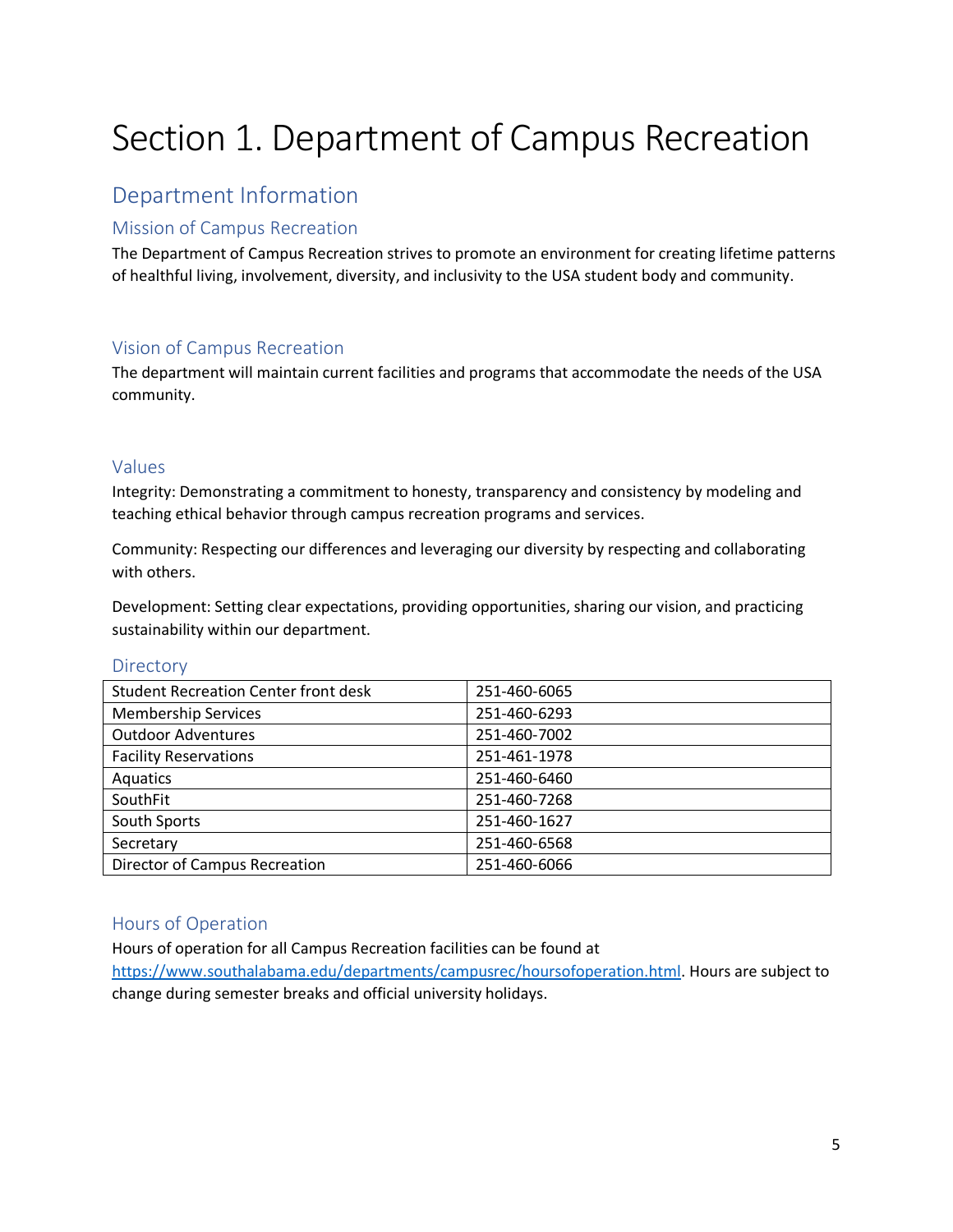## <span id="page-6-0"></span>Facility Information

## [Student Recreation Center](https://www.southalabama.edu/departments/campusrec/studentrecreationcenter/)

- Location: 51 Jaguar Blvd, at the corner of Old Shell Road and Jaguar Blvd
- Building Opening: 2010
- Square Footage: 116,000 square ft
- Building Cost: \$36 million

## <span id="page-6-1"></span>Amenities and Spaces

*Lower Level, North (Pool) Side*

- Locker Rooms
	- o Sauna
	- o Faculty/Staff Locker Room
	- o Showers
	- o Toilets
	- o Locker Area
	- o Suitemate Spinners
- Indoor Pool
	- o 6 lanes, 25 yds.
	- o Walk-in Entry
	- o Aqua Fitness classes
- Outdoor Pool
	- o Outdoor Patio
	- o Tables and Chairs
	- o Hammocks
	- o Swing Benches
	- o Safety Fence
	- o Vortex
	- o Deep Well
	- o Walk-in Entry
	- o Aqua Fitness classes
- Elevator
	- o Level 1-4 (Level 4 is administration only)

## *Lower Level, South (Climbing wall) Side*

- Racquetball Courts
	- o 4 courts
- Outdoor Adventures desk
	- o Climbing wall check-in
	- o Climbing wall equipment
- o Racquetball equipment
- o Misc. equipment
- Climbing wall
	- o 35'x65'
	- o 5 auto belays
- Table Tennis Area (equipment provided)
- Indoor Soccer Court
- Functional training area
- Restrooms
	- o Men's multi-stall
	- o Women's multi-stall

## *Main Level*

- Cardio Floor
	- o Treadmills
	- o Upright and Recumbent Bikes
	- o Arm Ergometers
	- o Ellipticals
	- o Stair Climbers
	- o Arc Trainers
	- o Rowing Machines
	- o Stretch Area
- Bathrooms
	- o Men's multi-stall
	- o Women's multi-stall
- Weight Room
	- o Free weights and weight machines
	- Basketball Courts
		- o 3 full size courts
		- o Volleyball and Badminton court
	- Handicap Lift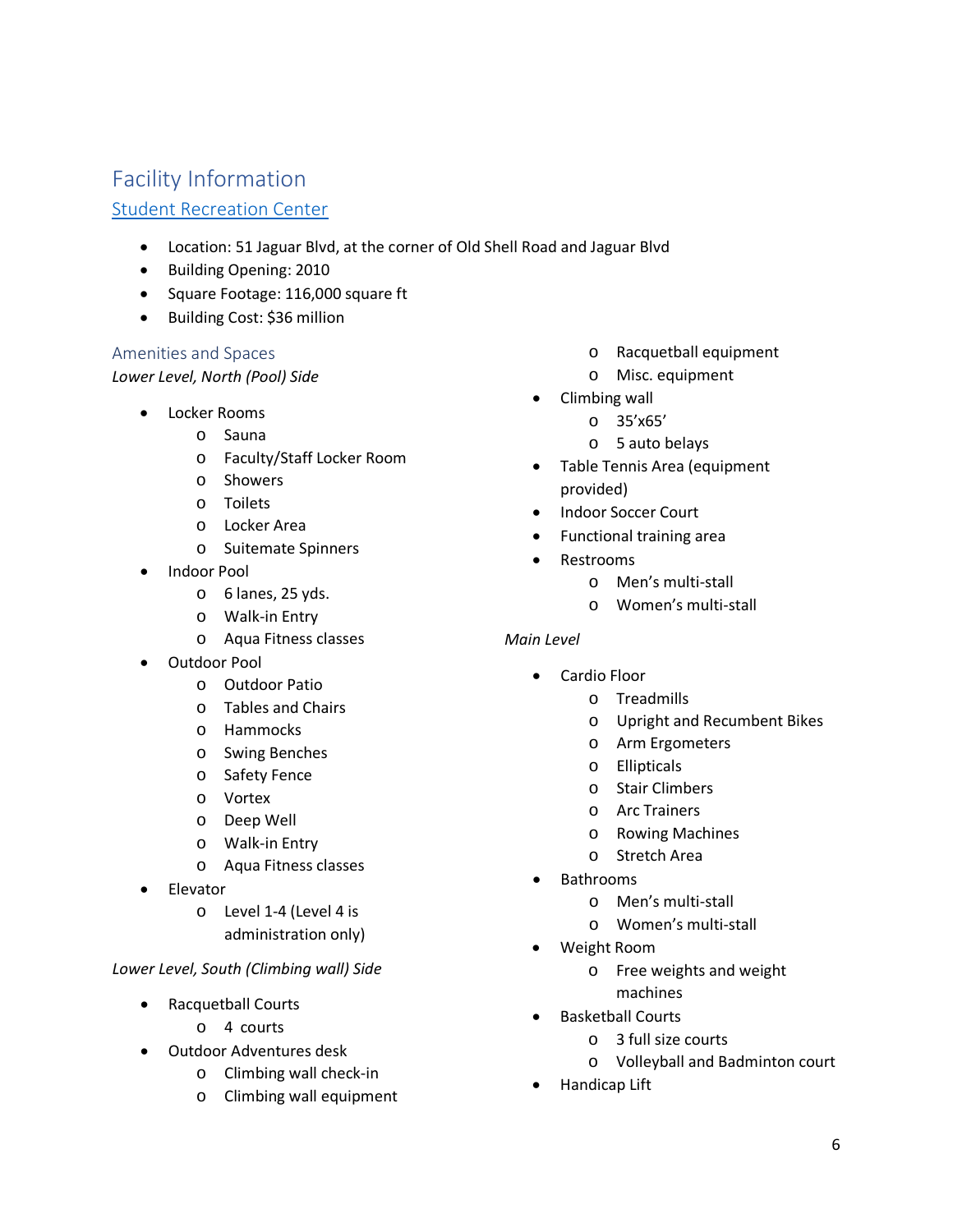- o Lowers from main level to the lower level, south side.
- Back Deck
	- o Tables and chairs
- Dining
	- o Hours determined by Aramark.
- Billiards table

#### *Upper Level*

• Fitness Studio 1

- Fitness Studio 2
- Indoor Cycling Studio
- Indoor Track
- Restrooms
	- o Men's multi-stall
	- o Women's multi-stall
- Cardio and Strength Area
- Personal Training Suite
- Stretching Space

## <span id="page-7-0"></span>Outdoor Facilities:

#### [Glenn Sebastian Nature Trail](https://www.southalabama.edu/departments/campusrec/facilityrental/naturetrail.html)

- Location: Aubrey Green Drive
- Acreage: 95

#### Rules

- Take nothing but pictures, leave nothing but footprints, kill nothing but time!
- Pets are allowed on the trail and leashes are mandatory. Please clean up after your pets.
- Littering is prohibited on the trail.
- Consumption of alcohol is prohibited on the USA Campus, including the trail.
- Please do not disturb any wildlife you may encounter.

#### Safety

- Be aware of alligators and snakes.
- Consumption of plants and fungi is at your own risk. Be advised that some species of berries and fungi may be toxic. Toxic fungi cannot always be identified based on appearance alone.
- Watch where you walk as trip hazards may present themselves at any time.
- Report any trail hazard to Campus Recreation at (251) 460-6066.

#### USA Mountain Biking Trails

• Location: West of John Counts Drive and Football Fieldhouse

#### Rules

- Littering is prohibited on the trail.
- Consumption of alcohol is prohibited on the USA Campus, including the trail.
- Please do not disturb any wildlife you may encounter.

#### Safety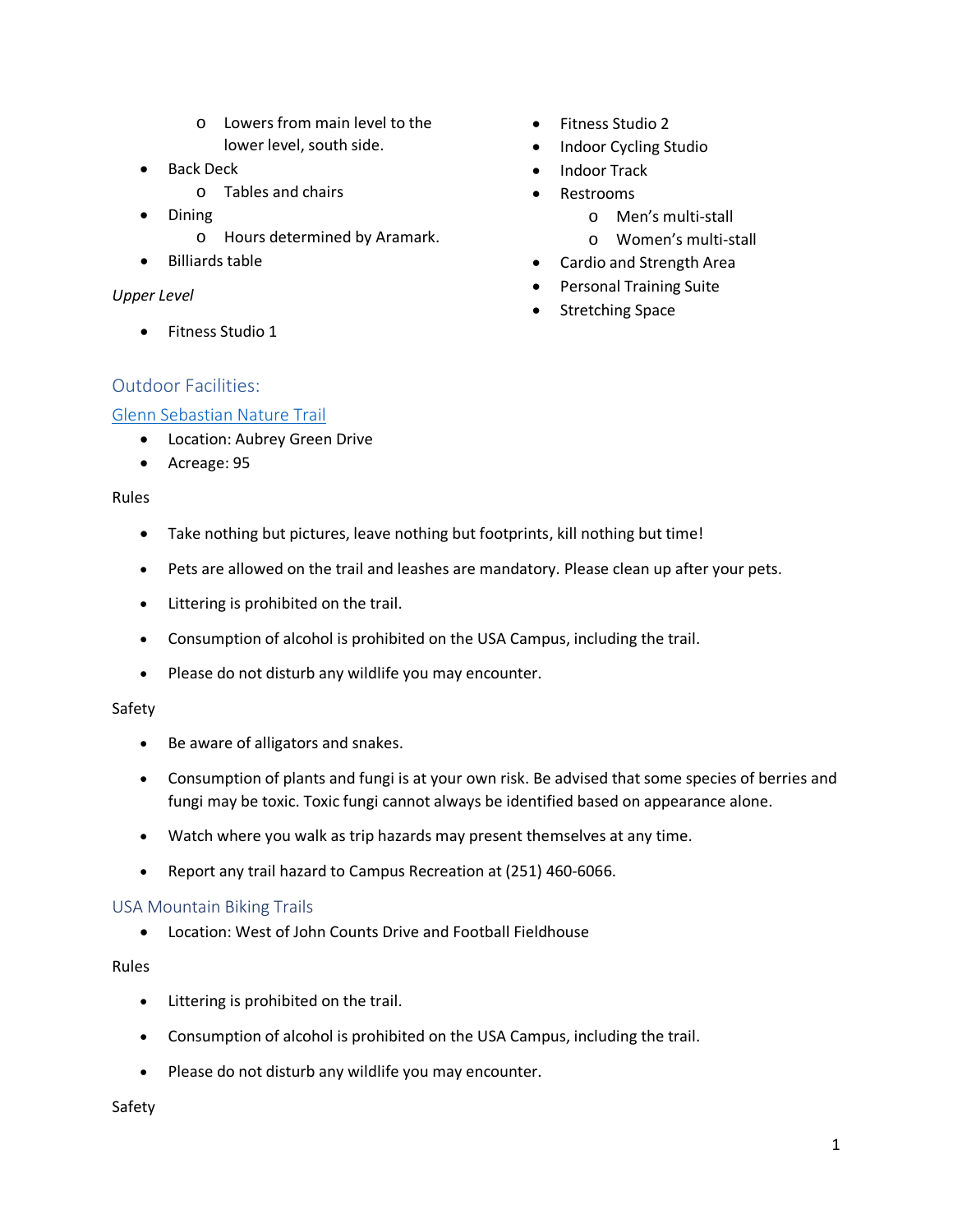- Mountain Biking is an inherently risky and dangerous. Always wear a helmet and other appropriate gear.
- Only mountain bikes should be used on the trails for your own safety.
- Please follow loops. Trails are all one way.

## Jag [Fitness](https://www.southalabama.edu/departments/campusrec/facilityrental/jagtrail.html) Trail

- Location: Alongside USA North Drive, Aubrey Green Drive and Health Services Drive. It borders the [Glenn Sebastian Nature Trail](https://www.southalabama.edu/departments/campusrec/facilityrental/naturetrail.html) and USA's [disc golf course.](https://www.southalabama.edu/departments/campusrec/facilityrental/discgolf.html)
- Distance: 1.5 miles

The Jag Fitness Trail features:

- 8-foot wide crushed rock walking path
- Three [ENERGI-Prime exercise stations](https://www.youtube.com/user/ENERGIFitness/playlists) for core fitness, balance, flexibility, and muscular fitness
- Benches along the trail
- Existing parking available

#### [SGA Pavilion](https://www.southalabama.edu/departments/campusrec/facilityrental/sgacomplex.html)

• Location: John Counts Drive

The SGA Pavilion is an outdoor meeting place for USA organizations and departments. This spacious facility comfortably seats up to 120 at the large picnic tables. Enjoy sand volleyball on two regulation courts or play horseshoes and tetherball while your burgers sizzle on one of two brick grills. The pavilion can be reserved in a 4-hour time block.

#### [Lubel Memorial Tennis Courts](https://www.southalabama.edu/departments/campusrec/facilityrental/tennis.html)

- Location: Student Services Drive
- Two groups of four courts

#### [Disc Golf Trail](https://www.southalabama.edu/departments/campusrec/facilityrental/discgolf.html)

• Location: Hole #1 is on Aubrey Green Drive near the Maintenance Garage.

| Objective:       | Have fun and to play the course from beginning to end in the fewest throws.                                                  |
|------------------|------------------------------------------------------------------------------------------------------------------------------|
| Tee Off:         | Tee throws must be released from within the designated area.                                                                 |
| Lie:             | The spot where the disc lands.                                                                                               |
| Throwing Order:  | Lowest score on previous hole tees first after the tee-off the player whose lie<br>is farthest from the target throws first. |
| Fairway Throws:  | Must be made from on the lies. A run-up and follow through is permitted.                                                     |
| Putts:           | Within 30 feet of the target a player may not step past the lie when<br>attempting a putt throw.                             |
| Hole Completion: | The lose is completed when the disc is in the basket or supported by the                                                     |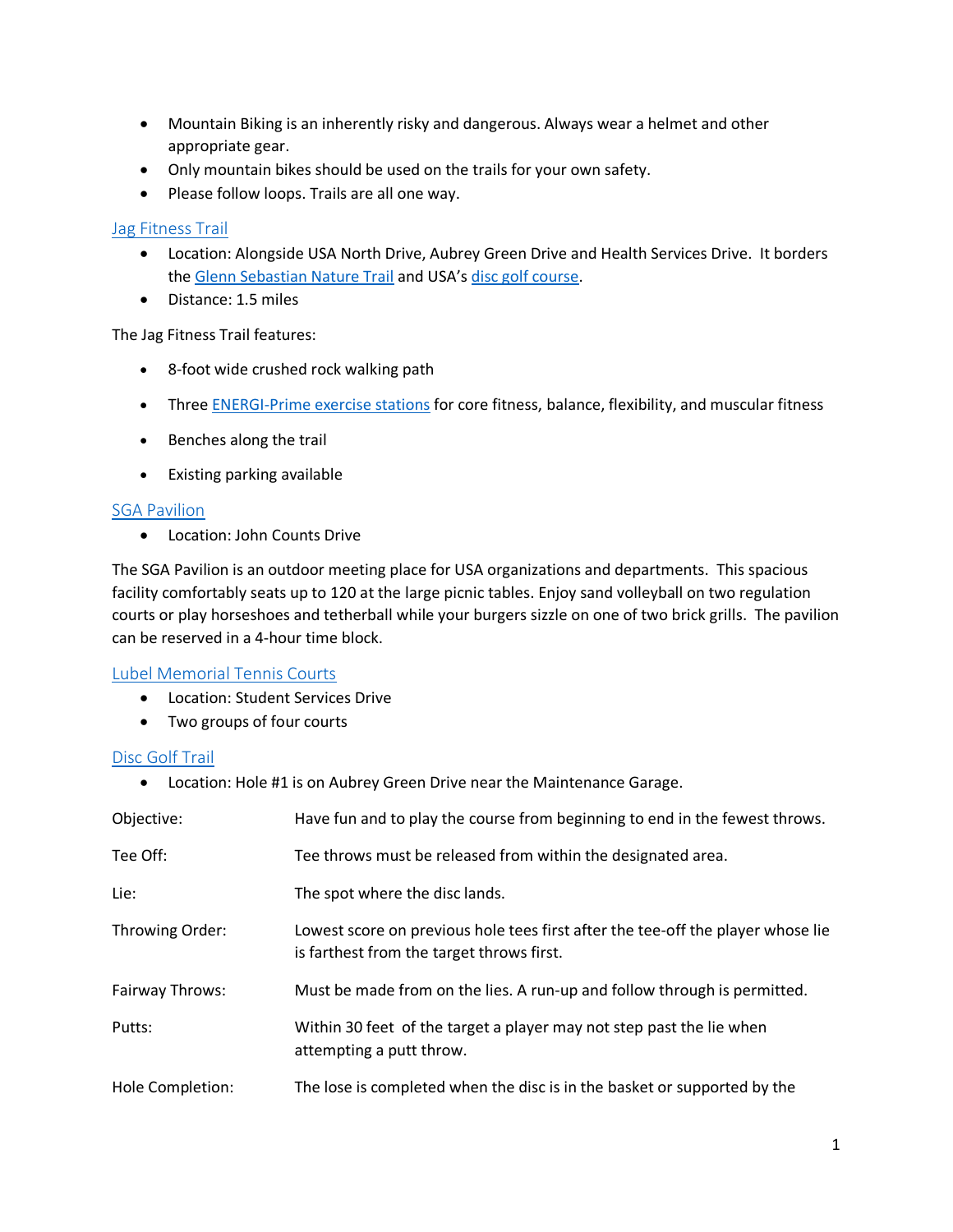|                | chains.                                                                                                                                                                        |
|----------------|--------------------------------------------------------------------------------------------------------------------------------------------------------------------------------|
| Out of Bounds: | A throw that lands out of bounds must be played from the point where the<br>disc went out. All rounds, parking lots & permanent water are out of bounds (<br>1 throw penalty). |
| Courtesy:      | Do not throw until all players and course users are out of range.                                                                                                              |
| Hours:         | Course is closed after dark.                                                                                                                                                   |
| Safety:        | Play safe & smart. Do not throw from or across a road at any time. Watch for<br>oncoming traffic before throws.                                                                |

## [Intramural Sports Complex](https://www.southalabama.edu/departments/campusrec/facilityrental/usasportscomplex.html)

- Location: John Counts Drive near Hancock-Whitney Stadium
- Intramural Fieldhouse with exterior restrooms
- Outdoor basketball courts
- Sand volleyball courts
- Fields for soccer, football and softball
- 0.75 mile walking path

## [Facility Rentals and Reservations](https://www.southalabama.edu/departments/campusrec/facilityrental/)

Campus Recreation spaces are scheduled internally and have the following priority of usage:

- Campus Recreation Programs
- Student Organizations
- University Departments and Groups
- Non-University Groups

To lease event space at the University of South Alabama, non-USA person(s) or group(s) must secure formal sponsorship for that activity from an active, recognized University of South Alabama student organization or a University of South Alabama academic or administrative department.

Reservations for the Student Recreation Center require the submission of a [Facility Reservation Request](https://www.southalabama.edu/departments/campusrec/facilityrental/)  [Form](https://www.southalabama.edu/departments/campusrec/facilityrental/) no fewer than seven business days in advance. Fees vary.

#### **Staffing**

Additional fees may apply depending on number of participants, hours, and activity spaces.

#### **Outdoor Pool Rental Specifications**

- Each party may have a maximum of 50 people.\*
- All children must complete a swim test.

\*People are defined as swimmers, non-swimmers, chaperones, counselors, etc.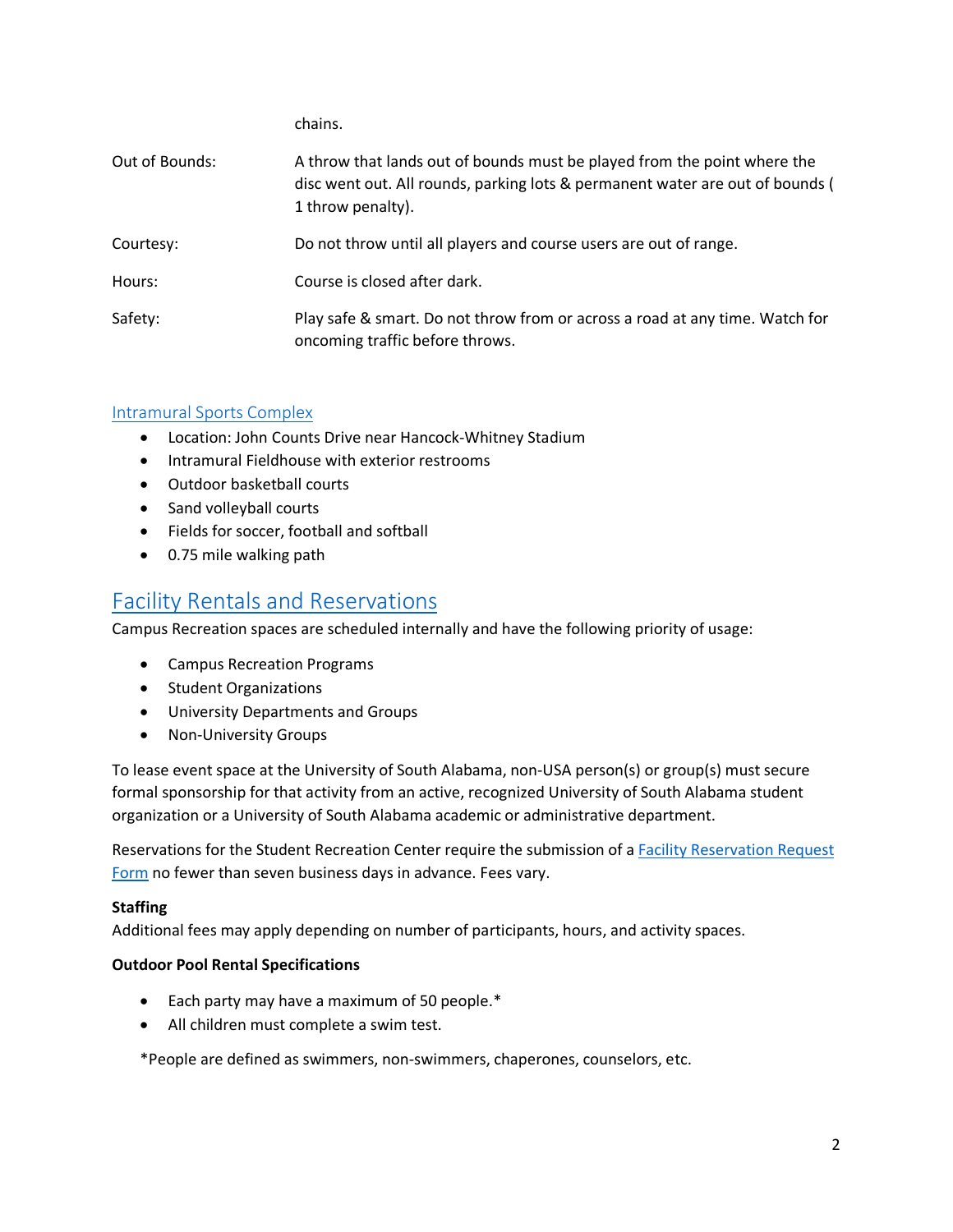## **[Pool Parties](https://www.southalabama.edu/departments/campusrec/aquatics/poolrental.html)**

Pool parties consist of a two-hour minimum block and provide full access to the outdoor leisure pool. It has swings, tables with chairs, and lounge chairs for your guests to relax in. There is a shallow water area for sunbathing or for small children to enjoy, as well as volleyball and basketball courts, or water polo goals in our deep water well for your sports enthusiasts. Your guests can also enjoy other features such as the vortex and hot tub for anyone over 13 years of age. The outdoor pool is available for special events April 1st-October 31st (weather permitting). You must be a member of the Student Recreation Center to reserve the outdoor pool. Parties that are booked during the outdoor pool's normal operating times are not private parties and SRC members may be present.

## **Climbing Wall Rental Specifications**

- A party can have a maximum of 20 people in the climbing wall at a time.\*
- One event may be booked per date.
- All climbers must complete a new climber safety orientation.

\*The climbing wall space has a maximum of 20 people, however parties utilizing other spaces (such as the indoor soccer court or back deck) can bring up to 50 guests.

## **[Climbing Wall](https://www.southalabama.edu/departments/campusrec/outdoor/rockwall.html) Parties**

Climbing wall parties consist of a two-hour minimum block and provide full access to the indoor climbing wall and back deck area. The wall has 5 auto belays, 2 staff members to assist with various tasks, and the gear you will need to climb. You may arrive 30 minutes before your birthday party/event to set up. All food will be served on the back deck; no food is allowed in the wall. During inclement weather, we will provide tables indoors. All children present must be at least 6 years old and have a waiver signed by a parent/guardian. The wall is available for your birthday party year-round.

## <span id="page-10-0"></span>[Membership Information](https://www.southalabama.edu/departments/campusrec/recmemberships/)

You must be either a student, faculty/staff, retiree, Alumni Association Member, or University Affiliate in order to join the USA Student Recreation Center. It is not open to the general public. Currently enrolled students do not have to pay an additional fee in order to use the facility. It is already included in the activity fees. All our memberships are a 12-month commitment. Cancellation requests can be made after the initial 12-month commitment is completed.

|                               | Currently     | Current/Retired | Annual Alumni | Lifetime    | University |
|-------------------------------|---------------|-----------------|---------------|-------------|------------|
|                               | Enrolled      | Faculty & Staff | Association   | Alumni      | Affiliate  |
|                               | Student*      |                 | Member        | Association |            |
|                               |               |                 |               | Member      |            |
| Individual                    | No Additional | \$10/month      | \$35/month    | \$25/month  | \$40/month |
|                               | Fee           |                 |               |             |            |
| Spouse                        | \$10/month    | $$10/m$ onth    | \$35/month    | \$25/month  | \$40/month |
| Dependent**                   | \$8/month     | \$8/month       | \$8/month     | \$8/month   | \$8/month  |
| (ages 0-16)                   |               |                 |               |             |            |
| Dependent**                   | \$10/month    | \$10/month      | \$35/month    | \$25/month  | \$40/month |
| $\left(\text{age }17+\right)$ |               |                 |               |             |            |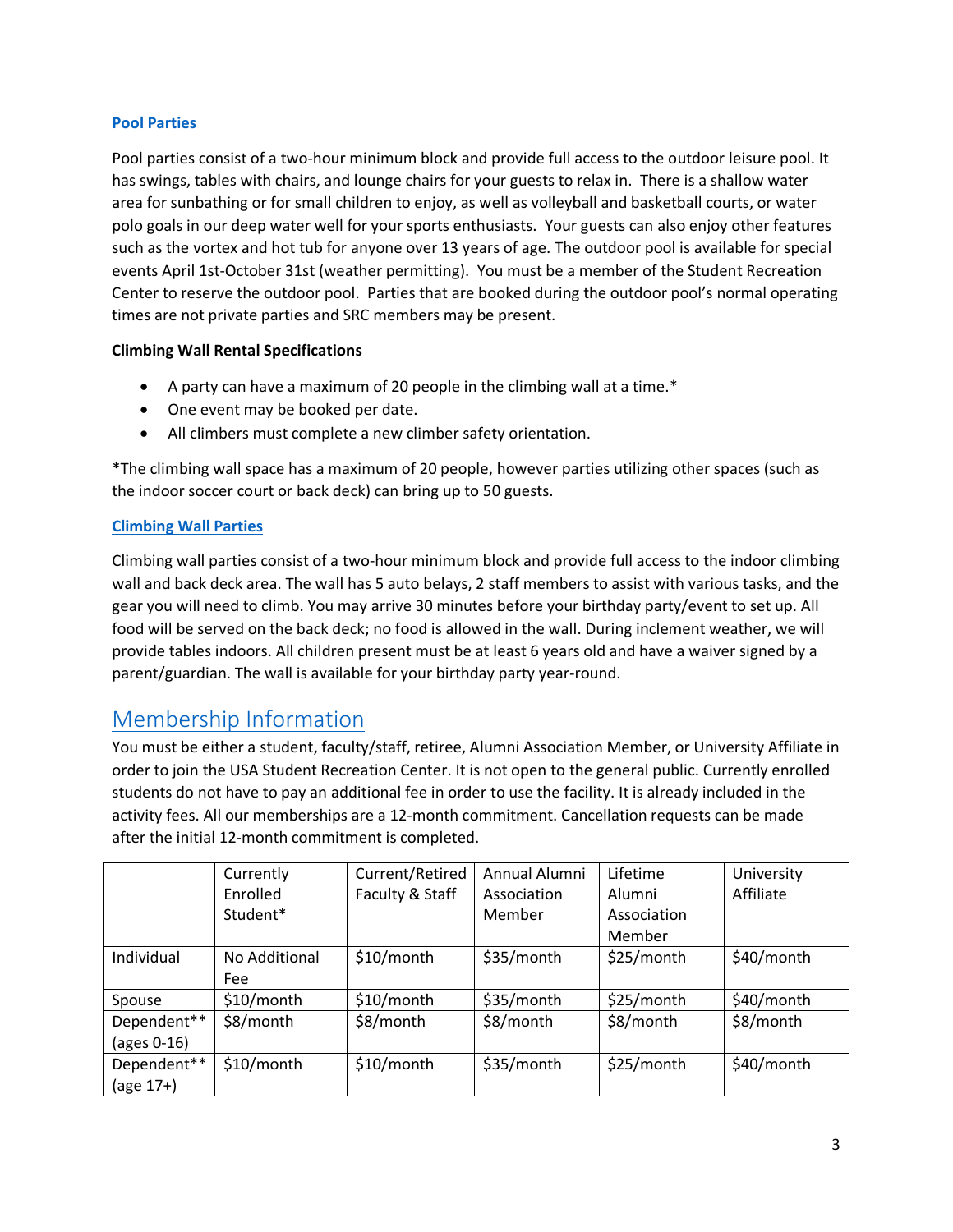\*Students taking a semester off can purchase a one-semester membership for \$10/month.

\*\*See Dependent Policy on page 13.

## <span id="page-11-0"></span>Membership Types

*USA Employee*: USA paid faculty and staff that works directly for the University or USA Health System. This includes retired faculty and staff.

*University Affiliate*: individuals who have relationships with USA outside of traditional employment.

*Alumni*: Anyone who has registered with the USA Alumni Association and is a dues-paying member of the group.

*Dependent*: Anyone who has a parent/child relationship with a current Campus Recreation member. Age restrictions apply in specific areas.

*Off Semester Student*: A current student of USA (has not graduated), taking no more than two consecutive semesters off before returning. Can only purchase membership on a semester basis; expiration date will be applied.

In addition, the department may offer dependent passes during the summer and winter holidays. Please se[e our website](https://www.southalabama.edu/departments/campusrec/recmemberships/) for more details.

## <span id="page-11-1"></span>Membership Payments

*Full Payment:* payment is made on a monthly basis by credit/debit deduction. Member may pay with a one-time yearly payment by check or credit/debit. For the yearly payment, membership is not prorated and will expire at the end of the last month of membership.

*Payroll Deduction:* For full time USA Faculty and Staff, membership fees can be deducted by payroll each month. To do this you will need to fill out the Full Time Faculty/Staff Membership Form.

## <span id="page-11-2"></span>Membership Cancellations

If you have fulfilled your initial 12-month contract and you wish to cancel your membership you must formally request such verbally or in writing to the Membership Coordinator. Request processing will begin once all fees/balances have been paid. Please keep in mind that memberships are not prorated, and Campus Recreation requires that membership cancellation requests be submitted prior to the beginning of a new membership cycle. *For example, if a membership renews in June, a member must request a cancellation prior to June 1st.* 

## <span id="page-11-3"></span>Member Rights and Responsibilities

As a member, guest, or participant of a USA Campus Recreation program, facility, or service our department strives to be world class in all areas:

- Facilities will be clean, safe, and offer a wide array of offerings for all users.
- Programs will be diverse in planning and execution; ensuring all participants have an outlet for recreational interests and needs.
- Equipment will be safe, operational, and up to date.

Members, guests, and participants have the responsibility: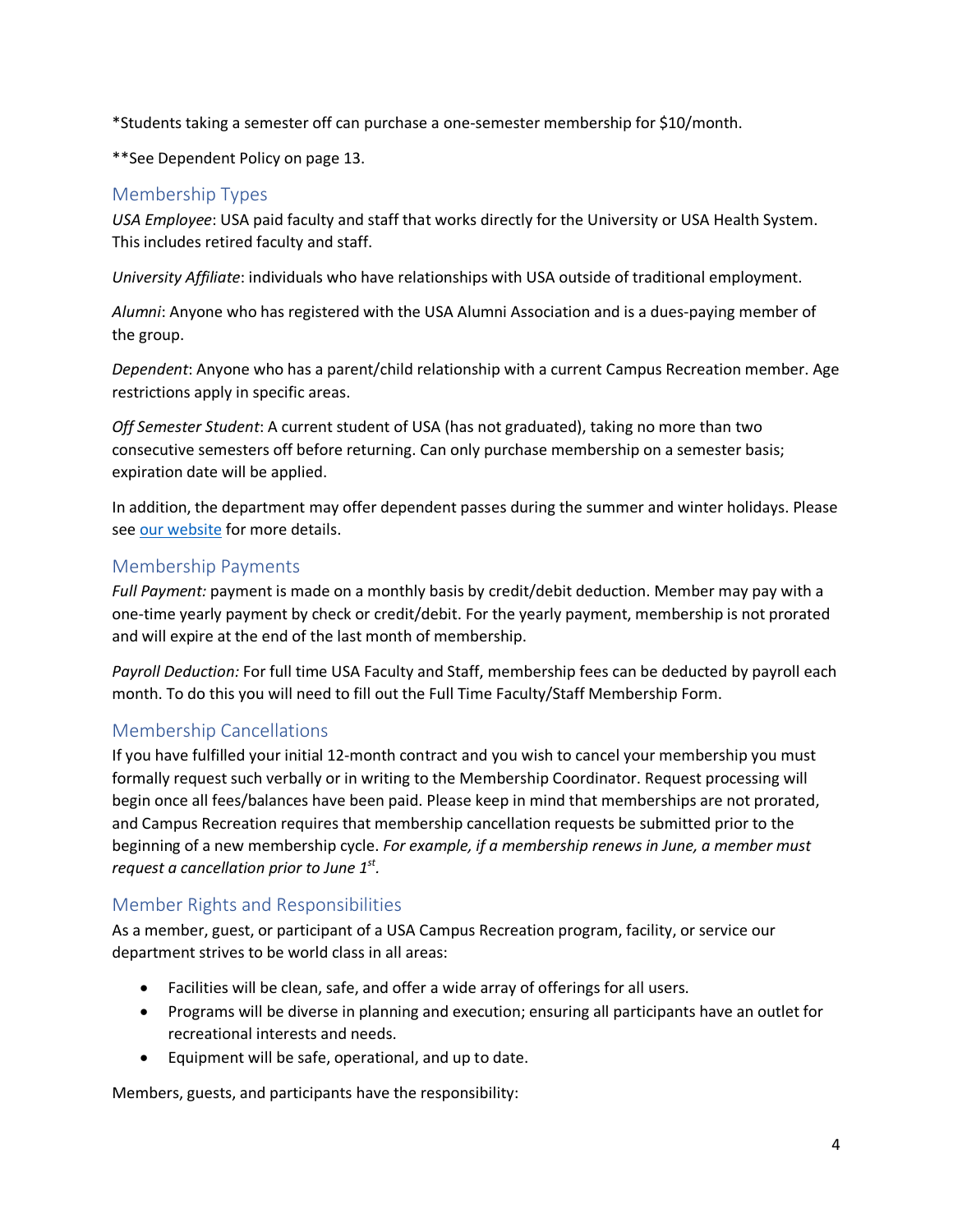- To follow the guidelines set forth by Campus Recreation Staff in this manual, on posted signage, or verbally.
- Respect fellow members, guests, and participants in all programs or informal recreation.
- Take responsibility for personal security by locking belongings while participating.

Members, guests and participants in any Campus Recreation program, facility or service must abide by all university policies.

## <span id="page-12-0"></span>Entry Policy

Members must present a current Jag Card or membership card, or type in their Jag Number to gain entry. USA Campus Recreation reserves the right to request a valid photo ID if typing in a Jag Number.

It is against the policy of both the University and Campus Recreation for an individual to utilize a card that is not their own. Participants found attempting to use another person's card will be suspended until s/he has met with the Assistant Director of Facilities and the person's card will be confiscated.

## <span id="page-12-1"></span>Guests Passes

Single day guest passes are available to be purchased by a member for their guest. Guest passes are \$10.00 per day. All guests must be accompanied by a current USA Student Recreation Center member. Guest passes must be purchased by an adult member for up to two guests per day (subject to change). Sponsoring members are responsible for the actions of their guests for the duration of the visit.

## <span id="page-12-2"></span>Membership Suspension

Campus Recreation reserves the right to suspend the use of facilities or involvement in programs of participants that refuse to follow policy, deem a threat to themselves or others, and treat staff in a disrespectful manner. Penalty severity and length of suspension will be determined on a case by case basis.

Campus Recreation Student Staff also reserve the right to refuse entry or discontinued use of the facility or involvement of programs if the member has become unruly or refuses to follow policy.

## <span id="page-12-3"></span>Assumption of Risk

Physical activity, by its very nature, carries with it certain inherent risks that cannot be eliminated regardless of the care taken to avoid injuries; the Department of Campus Recreation at the University of South Alabama has facilities for activities such as weightlifting, running, aerobic activities, classes and sporting activities. Some of these involve strenuous exertions of strength using various muscle groups, some involve quick movements involving speed and change of direction, and others involve sustained physical activity, which places stress on the cardiovascular system. The specific risks vary from one activity to another, but the risks range from minor injuries such as scratches bruises, and sprains to major injuries such as eye injury or loss of sight, joint or back injuries, heart attacks, and concussions to catastrophic injuries including paralysis and death.

## <span id="page-12-4"></span>Photography

Participants in Campus Recreation informal and programed recreation have the right to privacy. Campus Recreation Staff approval and member permission must be granted before photography of members or guests can occur. Campus Recreation reserves the right to photograph participants for marketing materials.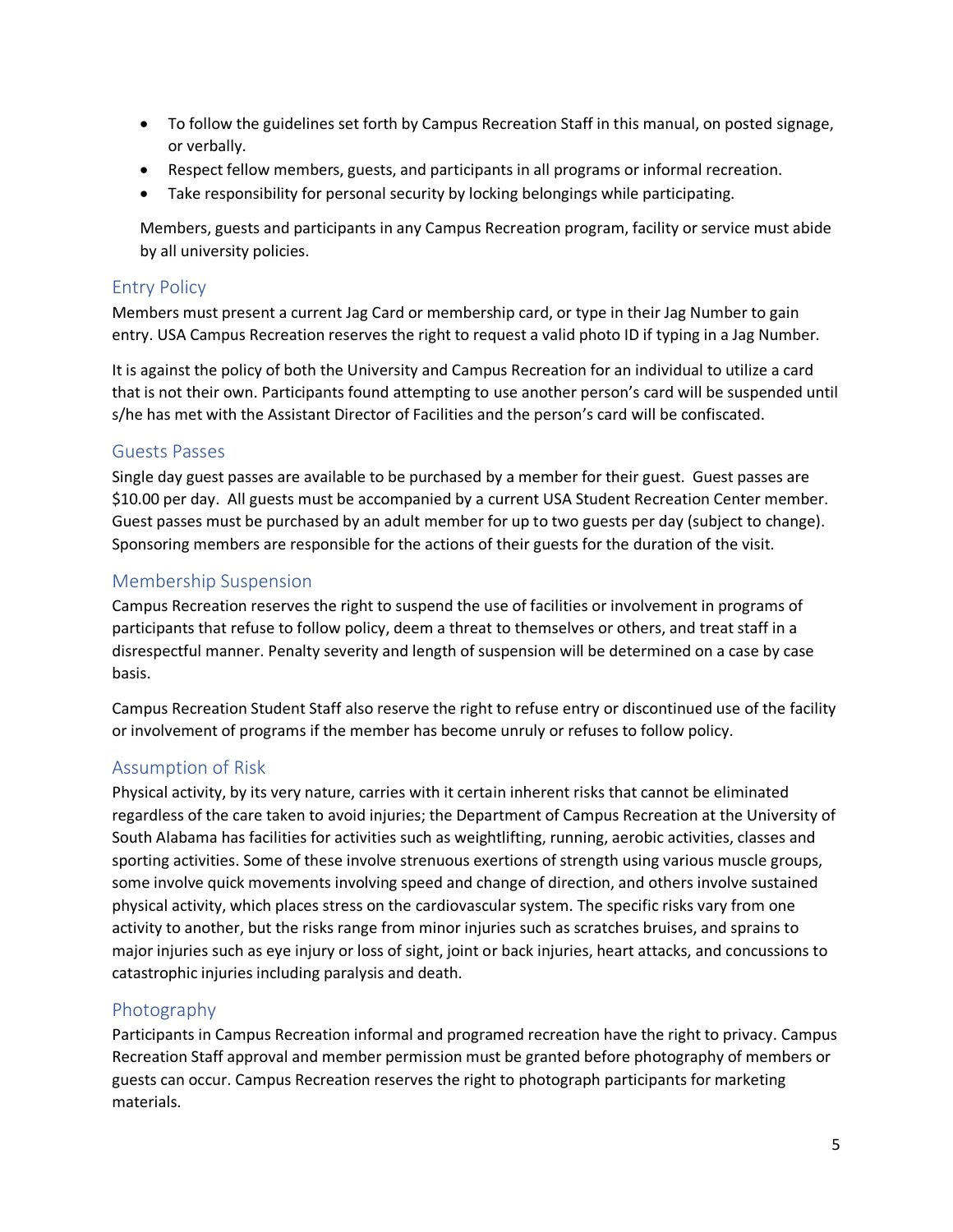## <span id="page-13-0"></span>Electronic Devices

Cell phones, tablets and other devises may be used throughout the facility, however, are prohibited in the locker rooms. These areas are not conducive to photo taking capable devises.

Please put all electronic devices on silent during programmed classes and events.

## <span id="page-13-1"></span>Solicitation

Solicitation is prohibited both inside and outside of the Student Recreation Center. Groups/Individuals wishing to fundraise, table or communicate with members must make proper arrangements in advance and have pre-approval. Guests found soliciting members as a sponsor will not be granted access to the Student Recreation Center. Guests must be accompanied by a member and the sponsoring member will be held responsible for the guest.

## <span id="page-13-2"></span>[Dependent Policy](https://www.southalabama.edu/departments/campusrec/familyconnect/)

As defined by the Department of Campus Recreation for the purpose of accessing the Student Recreation Center, a dependent status exists anywhere there is a parent or legal guardian/child relationship. The member will be asked to provide evidence that this relationship exists at the time s/he completes the dependent waiver form. Member will be charged for membership for up to two dependents. After two, additional dependents will be free of charge.

## <span id="page-13-3"></span>Dependents' Level of Access

**Age up to 3:** Only permitted in swimming pools with direct supervision during dependent hours. Swimming diapers are required.

**Age 3-9 (must be potty trained):** Permitted to use swimming pool during dependent hours. Swimming pool access requires direct supervision. Permitted to use the Kids' Play Zone.

**Age 10-15:** Permitted to use track, swimming pool, climbing wall, multi-purpose courts, racquetball courts, and participate in SouthFit classes with direct parent/guardian supervision\* during dependent hours**.** 

**Age 16:** Permitted in all areas of the Student Recreation Center with indirect parent/guardian supervision\*\* during dependent hours

**Age 17+:** Permitted in all areas of the Student Recreation Center without parent/guardian supervision. Hour restrictions do not apply.

\*Direct supervision is defined as being in the same room no further than 20 feet apart. Parent/guardian MUST be actively participating in the same activity as the dependent, e.g. playing basketball together, playing racquetball together, swimming together, etc. This does not mean that the parent can be, for example, in a group exercise class while the dependent sits along the wall and watches.

\*\*Indirect supervision is defined as parent/legal guardian being in the facility at the same time as the dependent; however, both are not required to be in the same area.

## <span id="page-13-4"></span>[Kids' Play Zone Policy:](https://www.southalabama.edu/departments/campusrec/studentrecreationcenter/kidsplayzone.html)

- Children can stay in the Kids' Play Zone for a maximum of two hours per visit.
- Children must be potty trained for the member to utilize this service.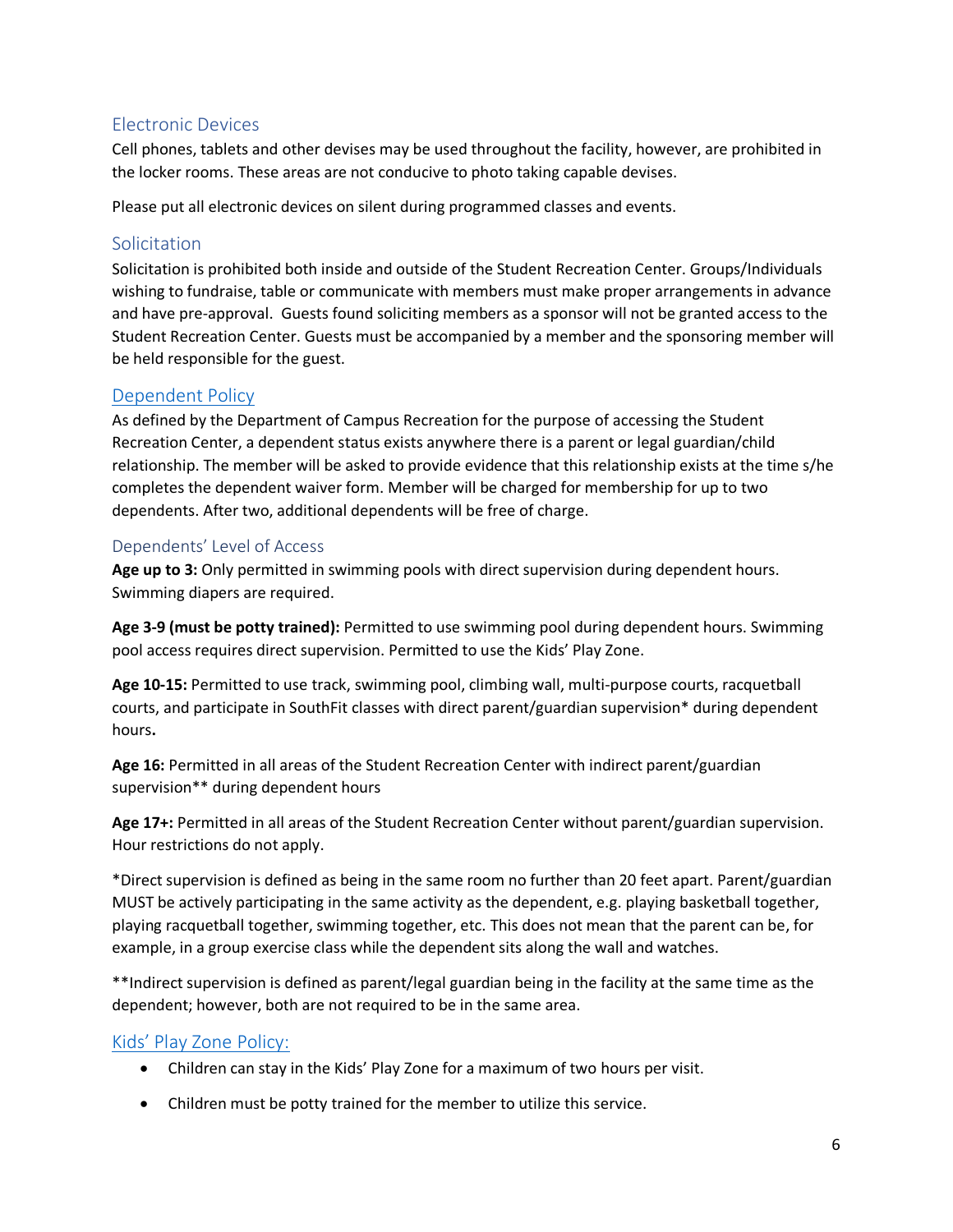- The parent/legal guardian who drops the child off must be the same parent/legal guardian that picks up the child. No exceptions will be made to this policy, unless made with a professional staff member with both parents/guardian's present.
- The use of the Kids' Play Zone does not require a dependent membership. However, use of any other areas in the Student Recreation Center will require purchase of a membership.

## <span id="page-14-0"></span>Locker Service:

Lockers may be used daily for free. Locks must be removed each day. Lockers may also be rented. Halfsize lockers are \$50/year and full-size lockers are \$75/year. You must provide your own lock. Towels may be rented for \$36/year. Fees are pro-rated once per year in December.

## <span id="page-14-1"></span>Program Information

## <span id="page-14-2"></span>[Outdoor Adventures](https://www.southalabama.edu/departments/campusrec/outdoor/)

Outdoor Adventures trips, instructional classes, teambuilding programs, and outdoor gear rental are available for both members and non-members.

## <span id="page-14-3"></span>[Aquatics](https://www.southalabama.edu/departments/campusrec/aquatics/)

Our aquatics program provides quality water activities in a safe, clean, and healthy environment. The outdoor pool offers space to play water volleyball, water basketball, water polo, or water aerobics class. You can also relax out on the pool deck or in the hot tub. There is also a 25-yard, 6 lane indoor pool. Additionally, the aquatics program also offers swim lessons and other instructional classes.

## <span id="page-14-4"></span>[South Sports](https://www.southalabama.edu/departments/campusrec/southsports/)

Intramurals and Club Sports are housed under the moniker "South Sports". Intramurals offers five major sports and a host of minor sports to open to all Students, Staff, and Faculty. Alumni participants can participate under certain guidelines (Please see South Sports Manual for more information.) Club Sports are defined by South Sports as specialized student organizations that participate competitively with other universities throughout the country. Club Sports are regulated by the guidelines found in the South Sports Manual and by the Office of Student Activities at the University of South Alabama. For more information, please see the Club Sports website & the [Office of Student Activities](https://www.southalabama.edu/departments/studentactivities/) website.

## <span id="page-14-5"></span>[SouthFit](https://www.southalabama.edu/departments/campusrec/southfit/)

Program opportunities include free group exercise classes such as Spinning®, yoga, step aerobics, water aerobics, resistance training, interval training, and more. SouthFit also offers personal training and private fitness classes for student organizations and university departments.

## <span id="page-14-6"></span>[Youth Programs](https://www.southalabama.edu/departments/campusrec/familyconnect/)

Campus Recreation offers youth programs including birthday parties, swim lessons and summer camps.

## <span id="page-14-7"></span>Registering for a program

Online registration is required for most programs through the Campus Recreation Portal. Some program offerings require in person registration and/or pre-program meetings.

## <span id="page-14-8"></span>Program/Services Cancelation & Refunds

• Program fee cancellations and refunds vary. See specific program policies.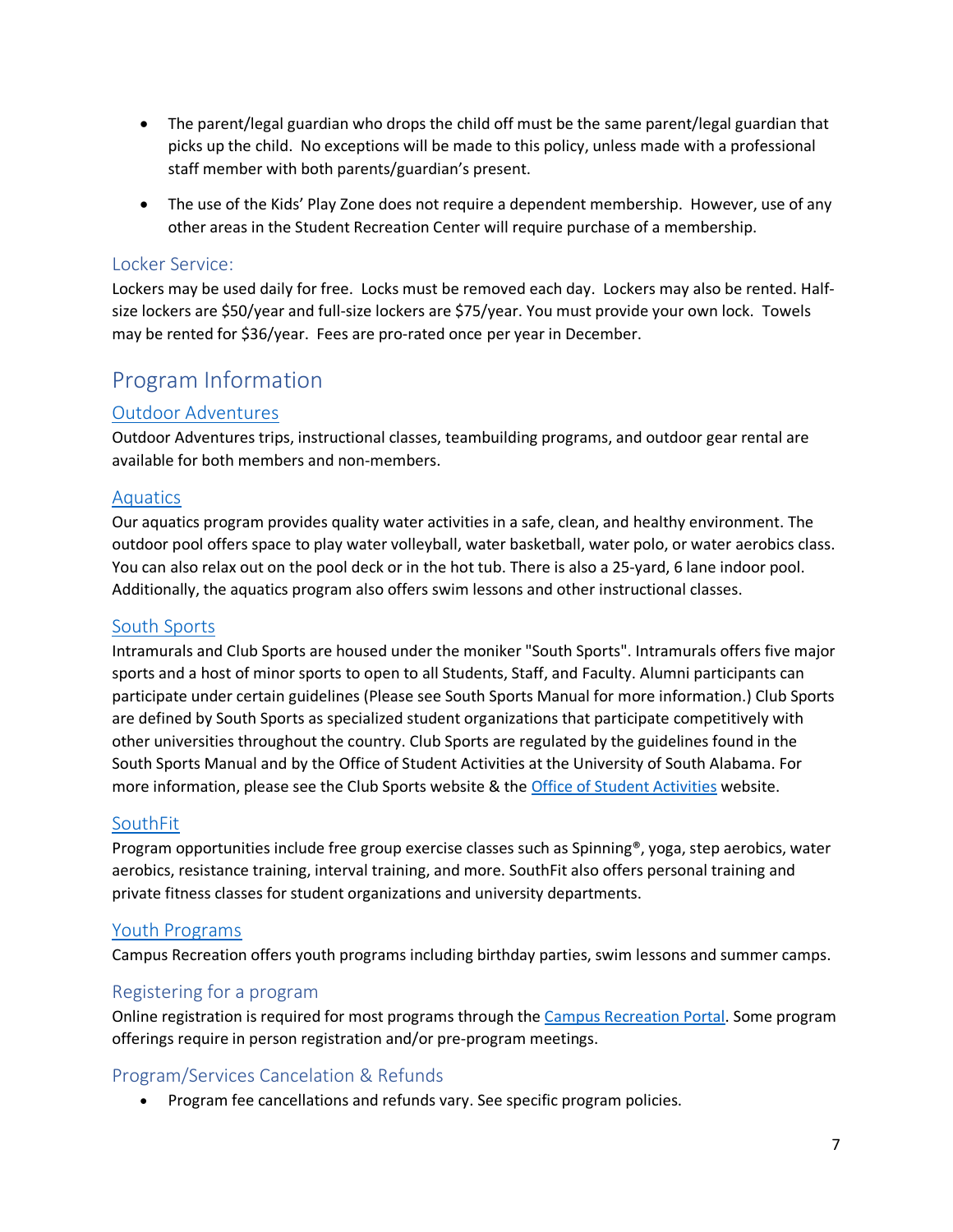- Fees may be non-transferable from member to member. See specific program policies.
- Campus Recreation reserves the right to cancel, postpone or change instructors to provide optimum service for our patrons. In the event Campus Recreation cancels any program, a full refund will be issued.

## <span id="page-15-0"></span>Campus Recreation Policies

- 1. The Student Recreation Center is a controlled access facility. Only authorized members, with proper identification, will be permitted through controlled entrances. Participants may be denied access if identification is not presented.
- 2. No animals are permitted in the facility except licensed guide/medical dogs. Emotional support animals may not be brought into the Student Recreation Center.
- 3. Responsibility for general supervision of the Student Recreation Center rests with Campus Recreation Staff. Harassment or disregard of requests by the Campus Recreation Staff may result in immediate ejection from the facility and may result in additional disciplinary action.
- 4. Fighting and/or profanity are prohibited.
- 5. Firearms are prohibited.
- 6. Smoking, smokeless tobacco, electronic cigarettes, alcoholic beverages, and/or illegal drugs are not permitted in any indoor or outdoor area supervised by Campus Recreation.
- 7. Closed-toe, full back, athletic shoes are required in fitness activity spaces during active participation. Exceptions are yoga classes and at the swimming pools.
- 8. The use of skateboards/rollerblades is prohibited both in the Student Recreation Center and on ramps outside.
- 9. Personal belongings, gym bags, backpacks, etc. are not permitted in hallways, lobbies, or on exercise equipment, or activity areas. Lockers and cubbies are available for storage of all items. Campus Recreation is not responsible for lost, stolen, or damaged items.
- 10. All announcements, flyers, posters, etc. must be approved by the Director of Campus Recreation. Flyers and advertisements may not be taped to the walls.
- 11. Use of electronic devices with recording capabilities is strictly prohibited in locker rooms due to member privacy.
- 12. Spitting in drinking fountains, common areas, activity areas such as the track, courts, etc. is prohibited.
- 13. Only water in a non-breakable, resealable container is permitted in the activity areas unless approved by Campus Recreation Staff.
- 14. Food, non-water beverages, protein shakes, supplements, etc. must be consumed in the smoothie bar area or on the back deck.
- 15. Lost and Found items can be claimed at the front desk or in the Assistant Director of Facilities' office.
- 16. All injuries should be reported immediately to a Campus Recreation Staff Member. If a bloodrelated injury occurs, the injured person should stop activity immediately and notify Campus Recreation Staff.
- 17. Campus Recreation Staff have the right to prohibit any outside fitness equipment.
- 18. Outside vendors including non-USA personal trainers are prohibited from conducting business on any Department of Campus Recreation facility.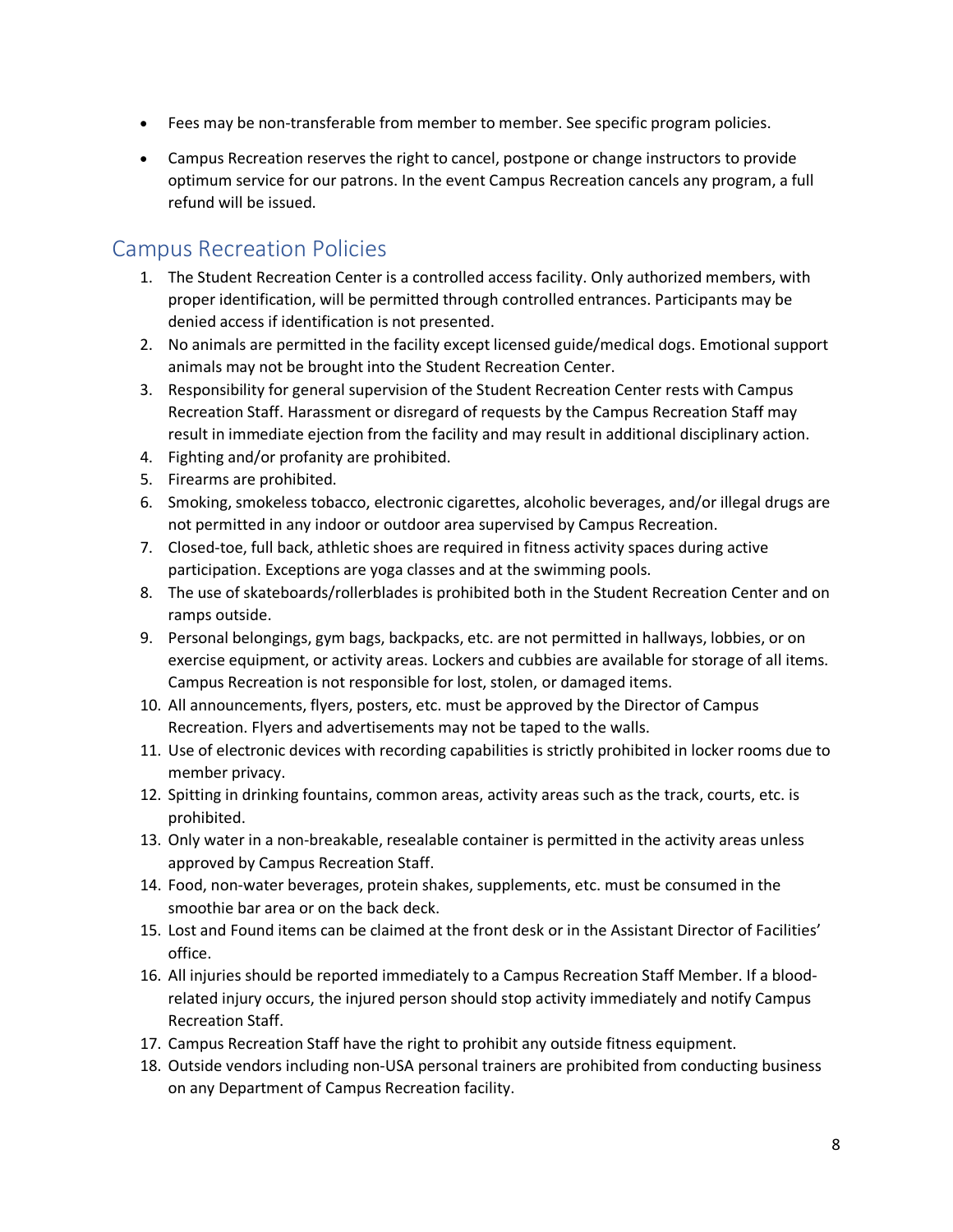19. Members, guests and participants in any Campus Recreation program, facility or service must abide by all university policies.

## <span id="page-16-0"></span>Aquatics Center and Pool Decks

## <span id="page-16-1"></span>Bathing Loads

Indoor Pool: 186 persons

Outdoor Pool: 284 persons

#### Spa: 22 persons

#### <span id="page-16-2"></span>General Rules and Regulations

- 1. All persons must take a cleansing shower before entering the pool and after each trip to the restroom facility.
- 2. No alcohol, drugs, or patrons under the influence of either, will be allowed on the pool deck or in the pool.
- 3. No animals, glass, or breakable containers.
- 4. Smoking, vaping, e-cigarettes, or any other tobacco products are allowed on the pool deck, per the University Tobacco Free Campus Policy.
- 5. No profanity or inappropriate displays of affection.
- 6. Swimwear deemed inappropriate by lifeguard staff will need to be changed or covered up.
- 7. Hanging from the basketball goals is prohibited.
- 8. Standing on the inner walls of the pool deck is prohibited.
- 9. No running, horseplay or fighting permitted in the pool, on the pool deck, or in the locker room.
- 10. All children under 14 must take a swim test.
- 11. All parents must actively watch children and be within arms' distance of any child who is a nonswimmer.
- 12. Extended breath-holding games, training, workouts, or hyperventilation is not allowed.
- 13. All patrons must check-in at the main lobby or at the swim lesson check-in point.
- 14. Sunbathing is allowed on the Outdoor Pool Deck when a lifeguard is present.
- 15. Free swimming in the deep well is not permitted during water polo and water aerobics classes.
- 16. Spitting, spouting water, blowing the nose, or discharging bodily waste is prohibited.
- 17. Anyone who has or has had diarrhea in the past two weeks should not use the pool.
- 18. Anyone who has open lesions, blisters, or cuts is advised not to use the pool.
- 19. Children under 3, or who are not potty trained, must wear swim diapers. Diaper changing is not permitted on the pool deck. Please use the family locker room.
- 20. No one is allowed on the pool deck unless a lifeguard is present.
- 21. Lifeguards will enforce all rules and regulations. Please be respectful.

## <span id="page-16-3"></span>Spa Rules

- 1. No one may enter the hot tub when the aquatics facility is closed.
- 2. Children 13 and under are not allowed to in the hot tub.
- 3. Elderly persons, pregnant women, and those with health conditions requiring medical care should consult with a physician before entering the hot tub.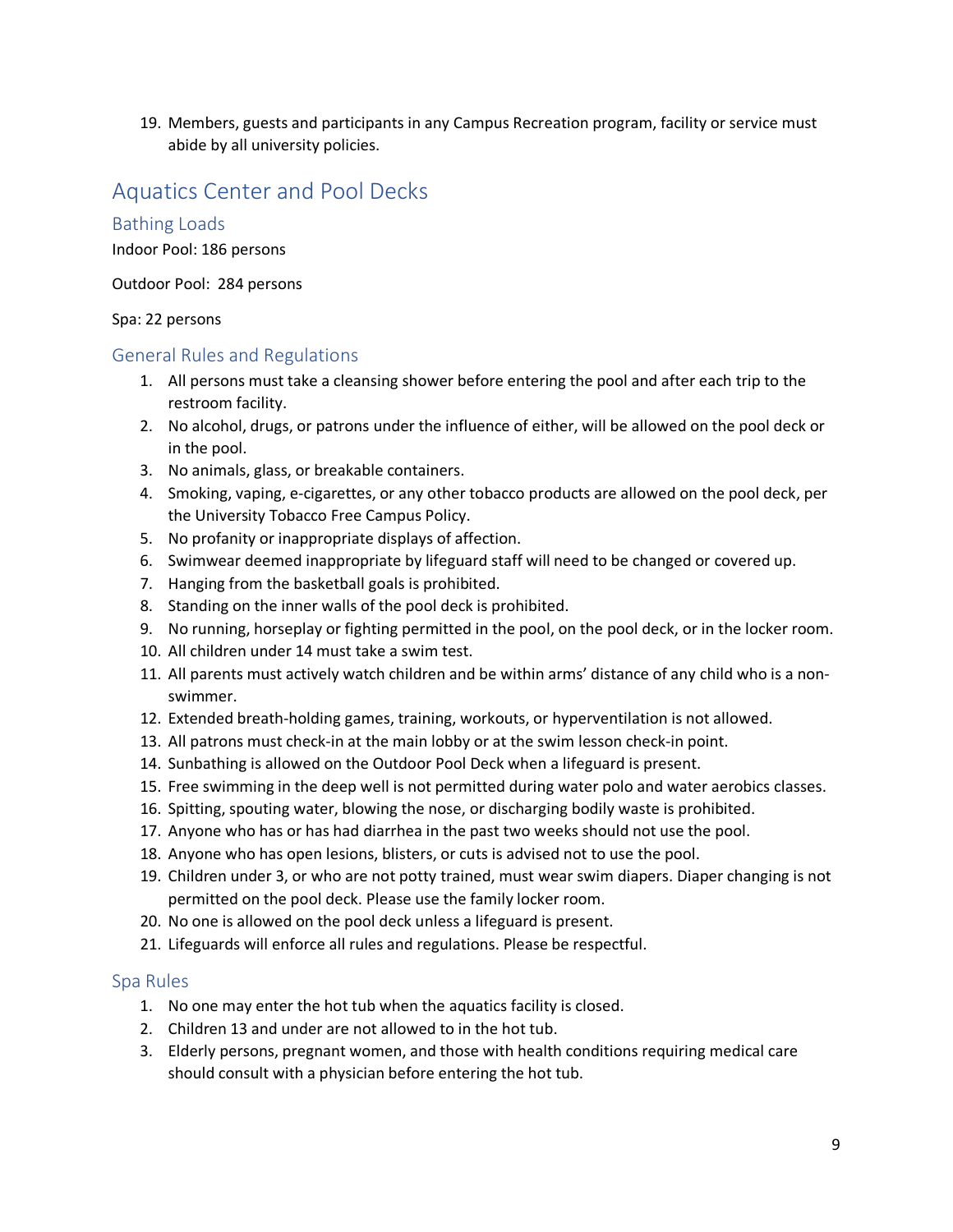- 4. Maximum water temperature is 104 degrees Fahrenheit. Do not use hot tub if water is higher than 104 degrees Fahrenheit.
- 5. Hot water immersion while under the influence of alcohol, narcotics, drugs, or medicines may lead to serious consequences and is not permitted.
- 6. Do not use the hot tub alone.
- 7. No glass containers are allowed.
- 8. No diving or swimming underwater in the hot tub.
- 9. No profanity or inappropriate displays of affection.
- 10. Maximum recommended use is 15 minutes.

## <span id="page-17-0"></span>Locker Room and Sauna

- 1. Lockers are available for rental at the front desk. Unknown locks will be cut.
- 2. Cell phone cameras or other photography devices are prohibited from use in the locker room for member privacy.
- 3. Bathing suit dryer is for bathing suits only, not workout clothes or towels.
- 4. Pregnant women, elderly persons and/or persons with known medical problems should not enter the sauna without prior medical consultation and permission from their doctor.
- 1. Participants must be 16 years of age or older to use the sauna.
- 2. It is recommended that due to high temperatures, sauna use be limited to 15 minutes.
- 3. Sleeping in the sauna is prohibited.
- 4. Individuals must wear a bathing suit or be covered by a full-length towel while using the sauna.
- 5. Individuals must shower before using sauna. Shower after using sauna if entering pool.
- 6. Do not leave newspapers, magazines, or paper products in sauna.
- 7. Do not pour liquids on the heating element. This may cause fire or injury.
- 8. Tampering with any equipment is prohibited.
- 9. Children are not permitted in the locker room of the opposite gender. The Family Locker Room is available for child/parent needs.

## <span id="page-17-1"></span>Indoor Soccer Court

- 1. Ten players are required to begin a full-court game.
- 2. Prior to starting a soccer game, players must request that the basketball goals be raised to prevent damage.
- 3. Patrons using the soccer court for basketball will have to yield to players starting a full court game.
- 4. Full court games will be limited to 5 goals or 15 minutes, whichever occurs first. Ties will be broken by sudden death. Next goal will win the game.
- 5. If other teams are waiting, all teams will need to set up a bracket or play winners.

## <span id="page-17-2"></span>Three Court Gymnasium

- 1. Wood courts are lined for basketball, badminton, and volleyball.
- 2. Clean non-marking athletic shoes are required. Any shoe that marks the court surface is prohibited.
- 3. Shirts are required in all areas of the facility. Shirts vs. Skins games are not allowed.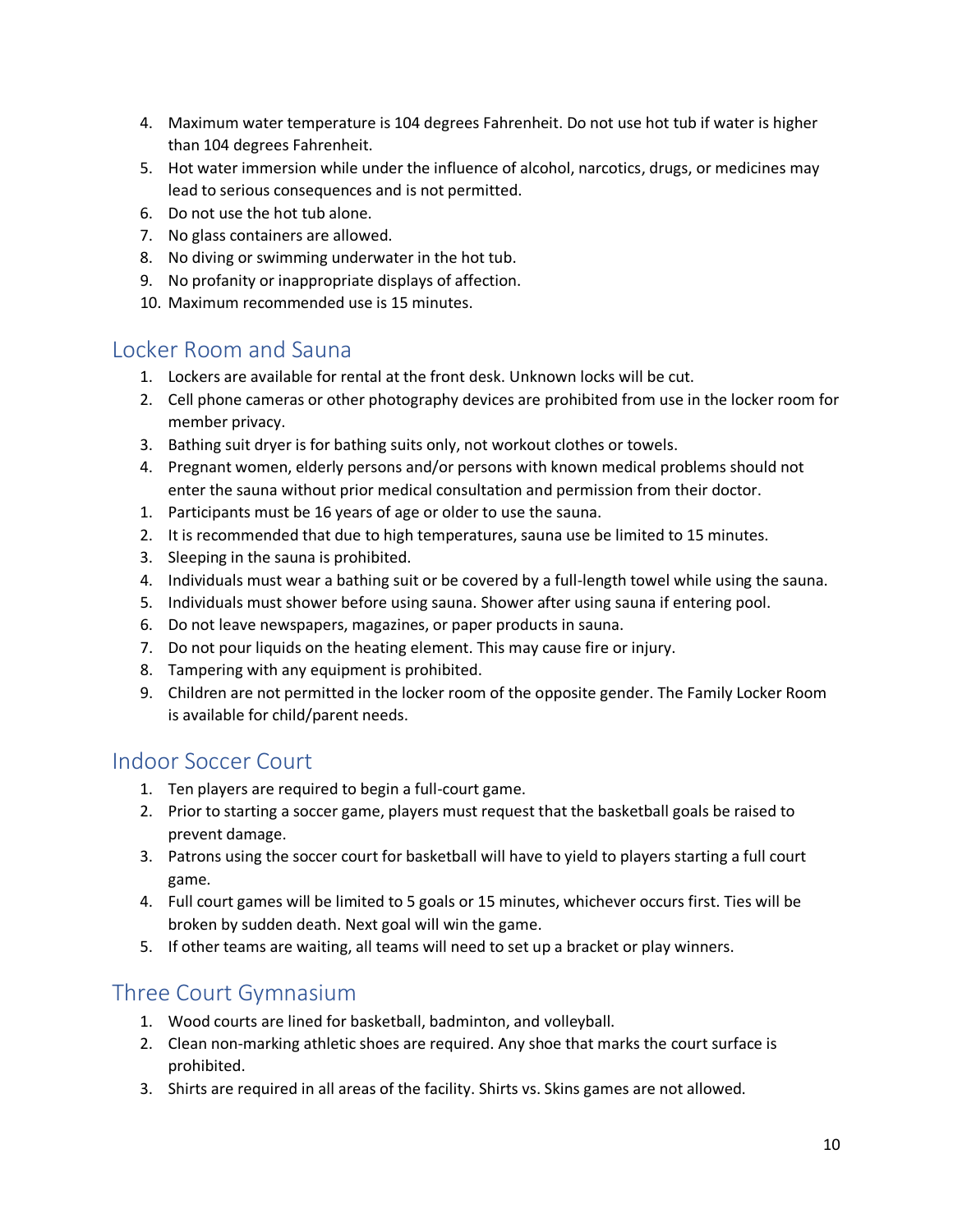- 4. If multiple teams are waiting, games are played to 15 points. Two-point baskets will count as 1 point and 3-point baskets will count as 2 points.
- 5. Teams cannot play more than three consecutive games if other teams are waiting.
- 6. Inappropriate/vulgar language and behavior is not permitted.
- 7. The use of tape or other marking materials is prohibited on the surface or walls of the courts, unless permission is granted by Campus Recreation Staff.
- 8. Hanging on the rims or nets is prohibited due to risk of injury and potential damage to the equipment.
- 9. Footballs, softballs, and baseballs are prohibited unless there is a scheduled event that would require the use of those items with prior approval by Campus Recreation Staff.
- 10. Items may not be placed on the floor behind the basketball hoops. Please use the cubby and bench space provided.
- 11. Priority scheduling governs facility usage.

## <span id="page-18-0"></span>[Climbing Wall](https://www.southalabama.edu/departments/campusrec/outdoor/rockwall.html)

- 1. All participants must fill out and sign an Informed Consent/Release of Liability once per semester.
- 2. First time visitors will need to complete a 15-minute safety course.
- 3. All participants must be briefed on belay communications prior to climbing.
- 4. All participants are required to wear climbing shoes while climbing.
- 5. Participants must be a currently enrolled USA student, a member of the Recreation Center, or have purchased a guest pass.
- 6. Participants should be dressed comfortably in clothes that allow plenty of movement. No loose jewelry (including watches, earrings, necklaces). All rings must be removed before climbing.
- 7. Participants who are pregnant will not be allowed to participate in any climbing elements.
- 8. All lead climbers and belayers must pass a Lead Safety Course.
- 9. All climbers must use a Figure 8 with a backup while climbing. No other knots are permitted.
- 10. No one under the influence of alcohol, illegal drugs, or impairing legal drugs will be allowed to participate. Campus Recreation reserves the right to request a participant under the influence of drugs or alcohol to cease participation and leave the premises.
- 11. Campus Recreation reserves the right to limit participation in its programs based on medical, safety, or other reasons.
- 12. Participants must abide by all climbing wall staff directions and follow all established safety procedures and spotting regulations. Participants will not be allowed to climb/boulder/walk/stand under other climbers.
- 13. Participants may not climb above the marked bouldering line without being harnessed in.
- 14. The use of headphones, phones, music players, etc. are not permitted while climbing or belaying.
- 15. Participants may not chew gum or candy while climbing.
- 16. Report broken/damaged equipment to climbing wall staff immediately.
- 17. Food is not permitted in the climbing area unless approved by the Outdoor Adventures Coordinator.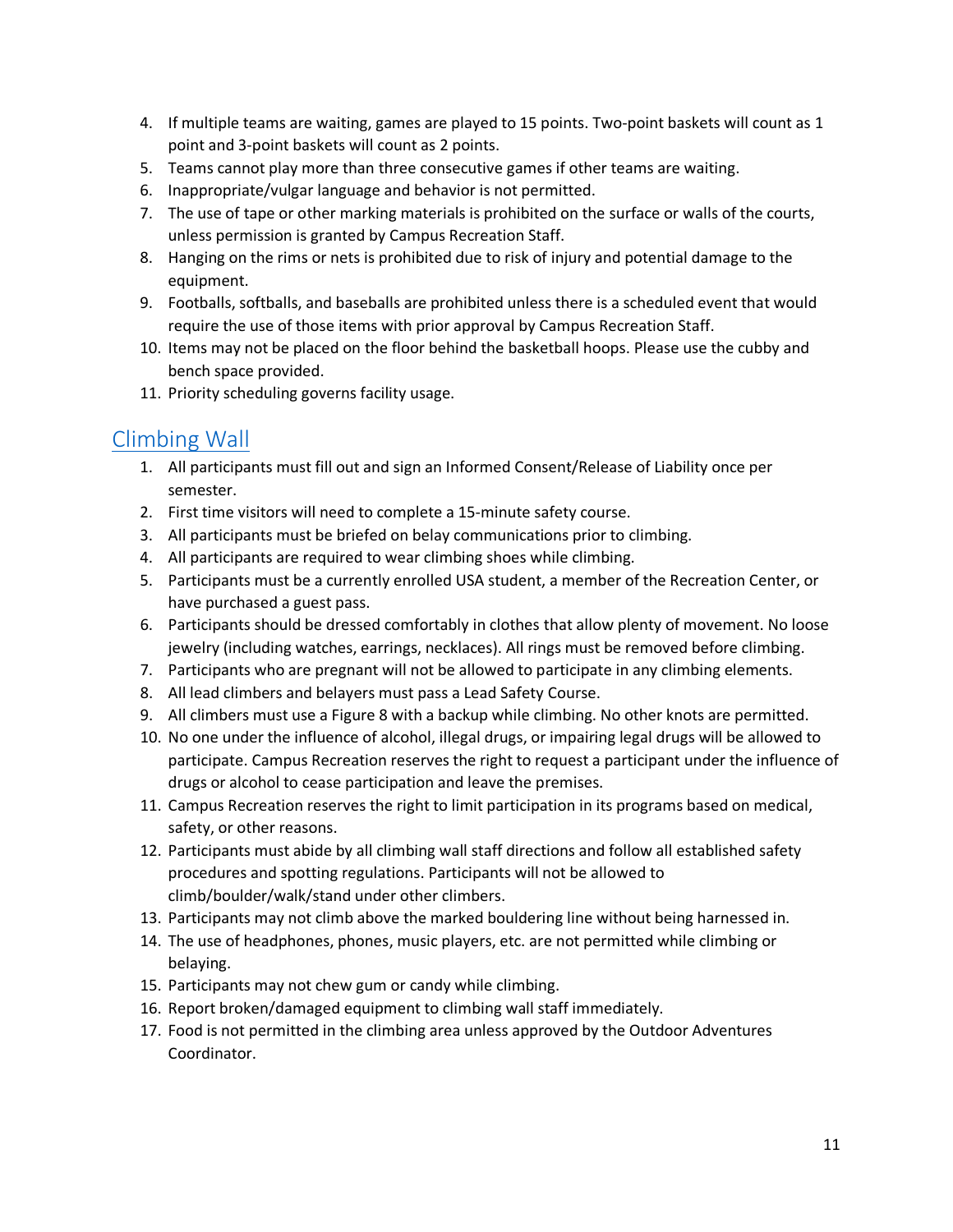## <span id="page-19-0"></span>Cardio and Weight Equipment

- **1.** Participants must be 12 years of age or older to utilize the cardio machines. Participants must be 14 years of age or older to utilize the weight machines. All dependents age 12-15 must have direct parental supervision.
- 2. Pants or shorts with embellishments are prohibited on pads of the fitness equipment. Clothing that sends profane, inflammatory or bigoted messages is also prohibited.
- 3. Closed-toe, full back, athletic shoes with non-marking soles are required while using all cardio and weight equipment. No bare feet, heels, flip-flops, slides, or any other non-fitness shoe is allowed.
- 4. Water is permitted in non-breakable, closed containers only. Food, protein shakes or any other flavored/colored drinks are prohibited in the workout areas and must be consumed in the smoothie bar area or back deck.
- 5. Please follow all safety precautions posted on fitness equipment.
- 6. Fitness equipment must remain in the cardio and weight equipment areas. Participants are prohibited from removing equipment and using it in other areas of the Student Recreation Center.
- 7. Participants are required to wipe off equipment after each use. Please spray cleaning solution onto cleaning towel and not directly onto equipment.
- 8. Limit use of cardiovascular equipment to 30 minutes if others are waiting.
- 9. Participants are required to re-rack all weights and return equipment to its appropriate location after use.
- 10. Collars are recommended on all free bar lifts.
- 11. Weights must always be controlled. Slamming or dropping of weights is prohibited.
- 12. Improper use of equipment is prohibited. Improper use consists of, but is not limited to, standing on equipment, standing on weights, stacking weights under equipment and top loading equipment.
- 13. Weights are not to be leaned against walls, columns, other equipment or mirrors.
- 14. The use of chalk is prohibited.
- 15. Personal trainers are available through Campus Recreation's SouthFit program. Per state law, the use of non-USA personal trainers is strictly prohibited. Members who are found using a non-USA personal trainer at any Campus Recreation facilities will have their SRC membership revoked.
- 16. Immediately report any weight room related injury or facility/equipment irregularity to Campus Recreation Staff.
- 17. Feet must always stay on the ground during weight training. This includes Olympic style lifts.

## <span id="page-19-1"></span>Indoor Track

- 1. Non-marking, closed-toe, full back footwear is required. Any shoe that marks the floor is prohibited.
- 2. Participants are always required to wear a shirt/top .
- 3. Run/Walk directional arrows change daily and must be followed.
- 4. Give right of way to passing runners/walkers.
- 5. The use of tape or other marking materials is prohibited on the surface or walls of the track.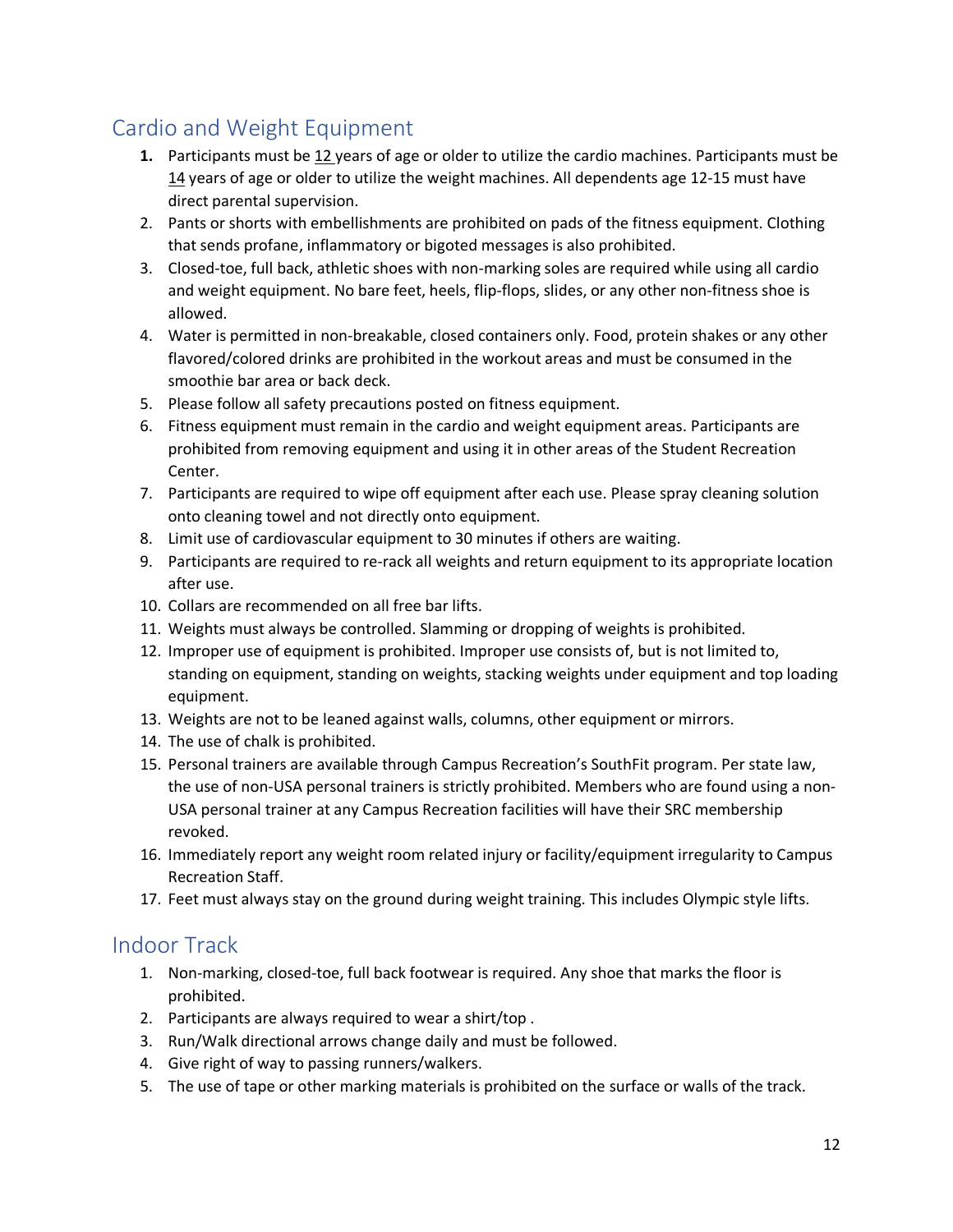- 6. Stretching is allowed in designated areas only. Do not stretch on track or use walls, railings, or door handles as stretching aids.
- 7. Participants are not permitted to spit on the floors, walls, or water fountains.
- 8. Use of fitness equipment must be contained to stretching area. No equipment permitted on track lanes.
- 9. Spectating lower level or blocking of the track lanes is prohibited.

## <span id="page-20-0"></span>Fitness Studios

## <span id="page-20-1"></span>[Group Fitness Classes](https://www.southalabama.edu/departments/campusrec/southfit/groupclasses.html)

- 1. A minimum of two people must be present at the start time for a fitness class to be held. It is the instructor's discretion whether to teach to only one person. Classes with consistently low attendance will be canceled.
- 2. Out of respect for the instructor, we request that you follow the instructor's routine and keep conversation to a minimum.
- 3. Space in classes is available on a first come, first-serve basis. You may not reserve space or equipment (including bikes) for another participant.
- 4. Closed-toe athletic shoes must be worn in fitness classes. Open-toe or dress shoes, any courtmarking shoes, or bare feet are not acceptable. Exceptions to this rule are yoga, barre, meditation, and water aerobics classes.
- 5. Cycling shoes are allowed in the cycling studio. If cycling shoes have non-recessed clips, members must change shoes at the bike to avoid walking on the wood floors.
- 6. For health reasons, we do not provide mats for yoga classes. Please bring your own.
- 7. Conducting unapproved group fitness classes without the consent of Campus Recreation is prohibited. All outside, approved group fitness instructors that are associated with a group's private studio rental must submit a current Certificate of Insurance with the University of South Alabama listed as additional insured.

## <span id="page-20-2"></span>[Personal Training](https://www.southalabama.edu/departments/campusrec/southfit/personaltraining.html)

- 1. Members wishing to work with a personal trainer must fill out our contract and return it to the front desk of the Student Recreation Center. Payment is made via the Campus Recreation Portal. All sessions must be paid in advance.
- 2. Per state law, personal training sessions conducted by non-USA personal trainers are not allowed in any Department of Campus Recreation facilities, including the Student Recreation Center, Intramural Fieldhouse, or outdoor facilities. Members who are found using an outside personal trainer within the USA facilities will have their membership revoked.

## <span id="page-20-3"></span>[Equipment & Studios](https://www.southalabama.edu/departments/campusrec/southfit/studioreservations.html)

- 1. Equipment that is stored in the fitness storage areas and in the fitness studios is for use only during scheduled group fitness classes or programs. Participants are prohibited from removing equipment from the fitness studios and using it in other areas of the Student Recreation Center.
- 2. Fitness Studios 1 and 2 may be reserved for personal or group activities when not in use by SouthFit. Use of the stereo is allowed. Members may use the microphone and equipment in the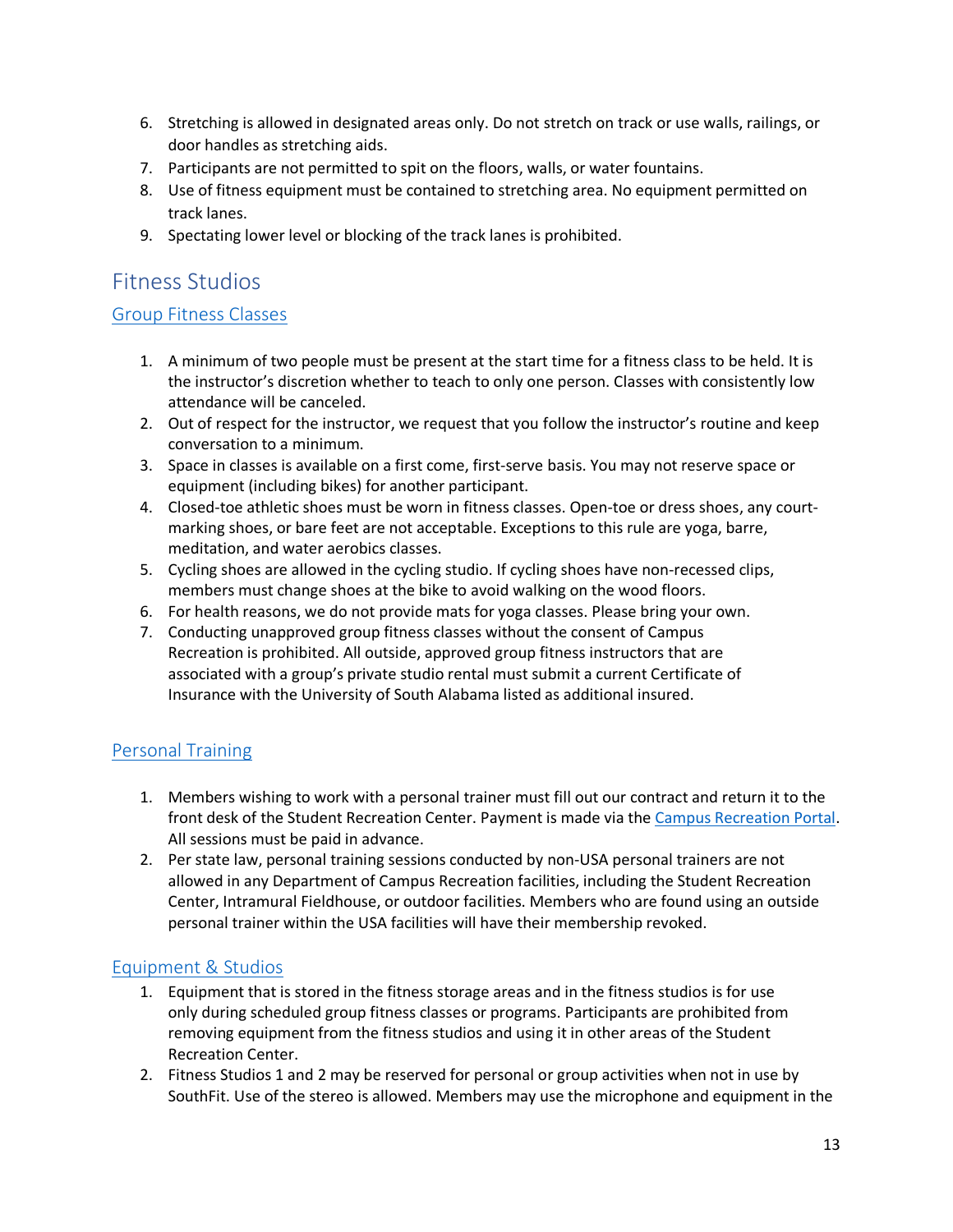studios and fitness storage areas for \$25/hour with prior approval by the Campus Recreation staff.

- 3. Campus Recreation is not responsible for any lost or stolen articles. We suggest putting valuables in a locker. Free lockers are available by the indoor track and in the weight room.
- 4. Conducting unapproved group fitness classes without the consent of Campus Recreation is prohibited. All outside, approved group fitness instructors that are associated with a group's private studio rental must submit their current Certificate of Insurance with the University of South Alabama listed as additional insured.
- 5. The use of tape or other marking materials is prohibited on the wood flooring of the fitness studios.
- 6. The use of tape or other marking materials is prohibited on the wood flooring of the fitness No food is allowed in the studios. Water in a re-sealable container is allowed.

## <span id="page-21-0"></span>Kickboxing Equipment

- 1. Heavy bags, speed bags, and a double-end bag are available in the downstairs functional training area.
- 2. Sneakers and gloves/wraps are REQUIRED to use the equipment. No bare feet kicking the bags. No bare hands punching the bags. Members who do not comply with this health policy will be asked to leave and/or have SRC privileges revoked.
- 3. Contact martial arts are not allowed. Members who do not comply with this policy will be asked to leave and/or have SRC privileges revoked.

## <span id="page-21-1"></span>Billiards, Table Tennis, and Racquetball Courts

## <span id="page-21-2"></span>Billiards Areas

- 1. Ball checkout is free to current USA students and Campus Recreation members with a valid USA ID.
- 2. Any usage of the pool sticks of any kind other than the intended purpose is prohibited.
- 3. All equipment is checked out on a first come, first serve basis. You are responsible for returning the specific item you checked out. If the equipment is damaged or not returned, you may be charged a replacement fee.
- 4. Only red chalk is permitted.
- 5. Jump shots are prohibited.
- 6. Do not adjust, move, or sit on the pool table.
- 7. There is a one-hour limit and rotation will be enforced.
- 8. All forms of gambling are prohibited.
- 9. Fighting and/or profanity are prohibited.
- 10. Return all pool equipment to the front desk. Allow time for staff to inventory and check the conditions before checking out for the next hour.
- 11. Destruction of any Campus Recreation equipment and property is prohibited.
- 12. Patrons will be held responsible for any operational or cosmetic damages that occur to our equipment or spaces during use. Campus Recreation reserves the right to charge a fee based on damages cost.
- 13. Members cannot check out equipment consecutively unless there is no one waiting.
- 14. Guests are not allowed to check out pool balls.